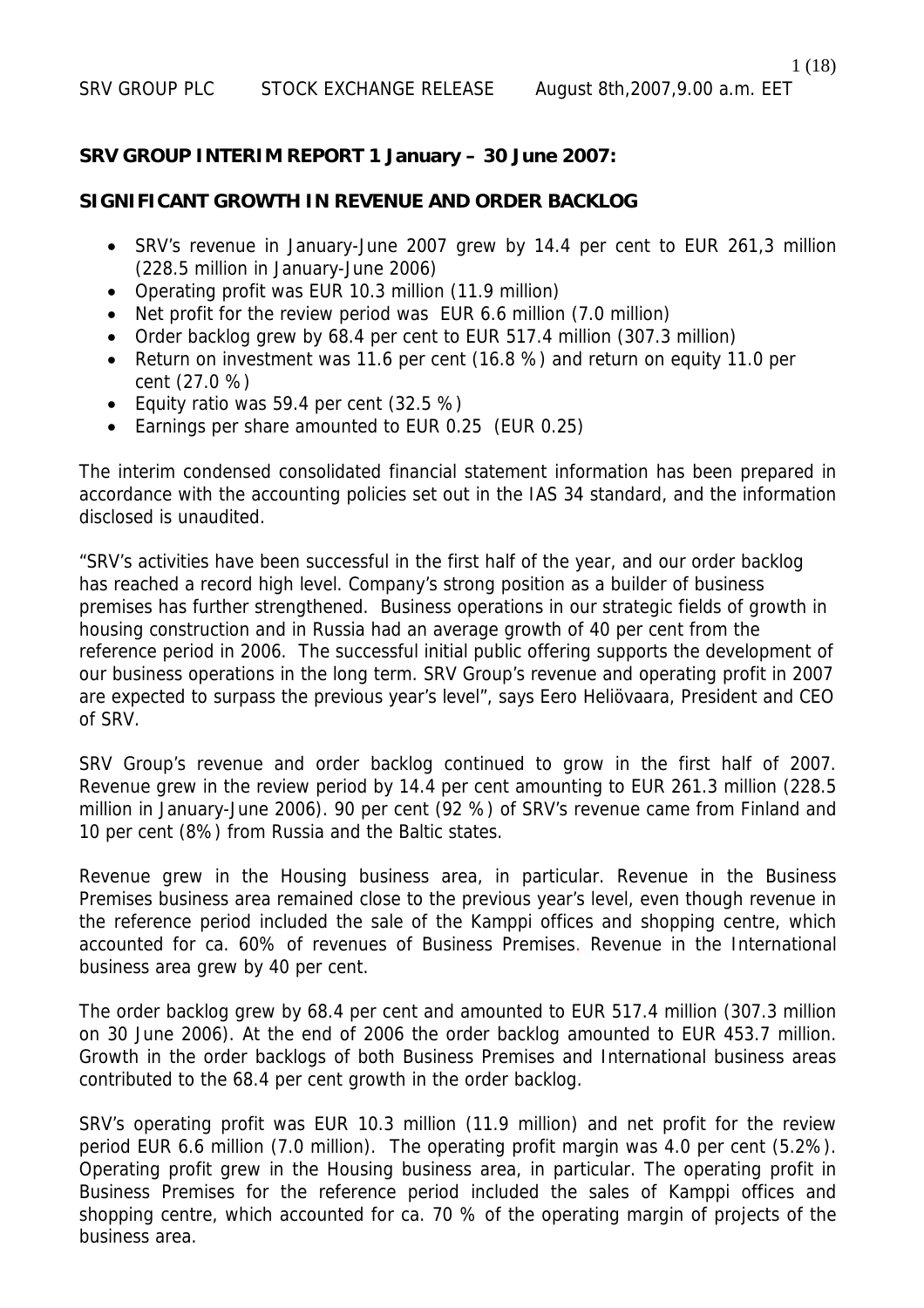|--|--|

| <b>Key figures of SRV Group</b><br><b>EUR million</b> | <b>IFRS</b><br>1-6/2007 | <b>IFRS</b><br>$1-6/2006$ | change,<br><b>MEUR</b> | change,<br>% | <b>IFRS</b><br>2006 |
|-------------------------------------------------------|-------------------------|---------------------------|------------------------|--------------|---------------------|
| Revenue                                               | 261.3                   | 228.5                     | 32.9                   | 14.4         | 479.5               |
| Operating profit                                      | 10.3                    | 11.9                      | $-1.5$                 | $-12.8$      | 24.6                |
| Profit before taxes                                   | 9.0                     | 9.4                       | $-0.5$                 | $-5.0$       | 20.7                |
| Net profit for the period                             | 6.6                     | 7.0                       | $-0.4$                 | $-5.4$       | 15.3                |
| Order backlog                                         | 517.4                   | 307.3                     | 210.1                  | 68.4         | 453.7               |
| Operating profit, %                                   | 4.0                     | 5.2                       |                        |              | 5.1                 |
| Profit before taxes, %                                | 3.4                     | 4.1                       |                        |              | 4.3                 |
| Net profit, %                                         | 2.5                     | 3.1                       |                        |              | 3.2                 |
| Equity ratio, %                                       | 59.4                    | 32.5                      |                        |              | 31.7                |
| Return on investment, % 1)                            | 11.6                    | 16.8                      |                        |              | 15.9                |
| Return on equity, % 1)                                | 11.0                    | 27.0                      |                        |              | 27.3                |
| Earnings per share, eur 2)                            | 0.25                    | 0.25                      |                        | $-3.7$       | 0.56                |

1) In calculating the key ratio only the profit for the period has been annualised

2) Key figures per share have been adjusted to reflect the increase in the number of shares, which came into effect on April 11th, 2007 (split) and new issue of shares on June 11th, 2007

#### **Outlook for construction**

According to the studies by the International Chamber of Commerce and CES-Ifo the outlook for world economy remains good and the global economic growth is expected to reach almost five per cent this year. The favourable development in the euro area continued during the first quarter and according to the Ministry of Finance production in the area increased by 3 per cent on the previous year's figure.

The European Central Bank raised the reference rate to four per cent in June. The interest level is expected to rise also in the future.

The economic growth in Finland still surpasses the accelerated growth in Europe. The Ministry of Finance estimates the upward cycle in Finland to continue to be stronger and lasting longer than was anticipated earlier, the growth in the GDP is estimated to be 4.4 per cent in 2007 and 3.2 per cent in 2008. The growth in total output has continued at the annual rate of 5 per cent in the early part of this year.

The outlook for construction in Finland is still positive. The housing production is estimated to go only slightly down from the present level. This year 33 000 residential units are estimated to be started up. The demand of new production remains on 30 000 residential units until the year 2020.

The real estate and construction markets, except for residential construction, show a growing trend, and the total construction markets are clearly on the up. Construction of office and commercial premises is expected to remain brisk in the latter part of this year. Favourable economic situation and the completion of Vuosaari harbour keep also the construction of industrial and warehouse premises brisk in the greater Helsinki area.

The growth centres in southern Finland, in particular, suffer from shortages in skilled labour. Strong demand brings shortage in supply of certain materials.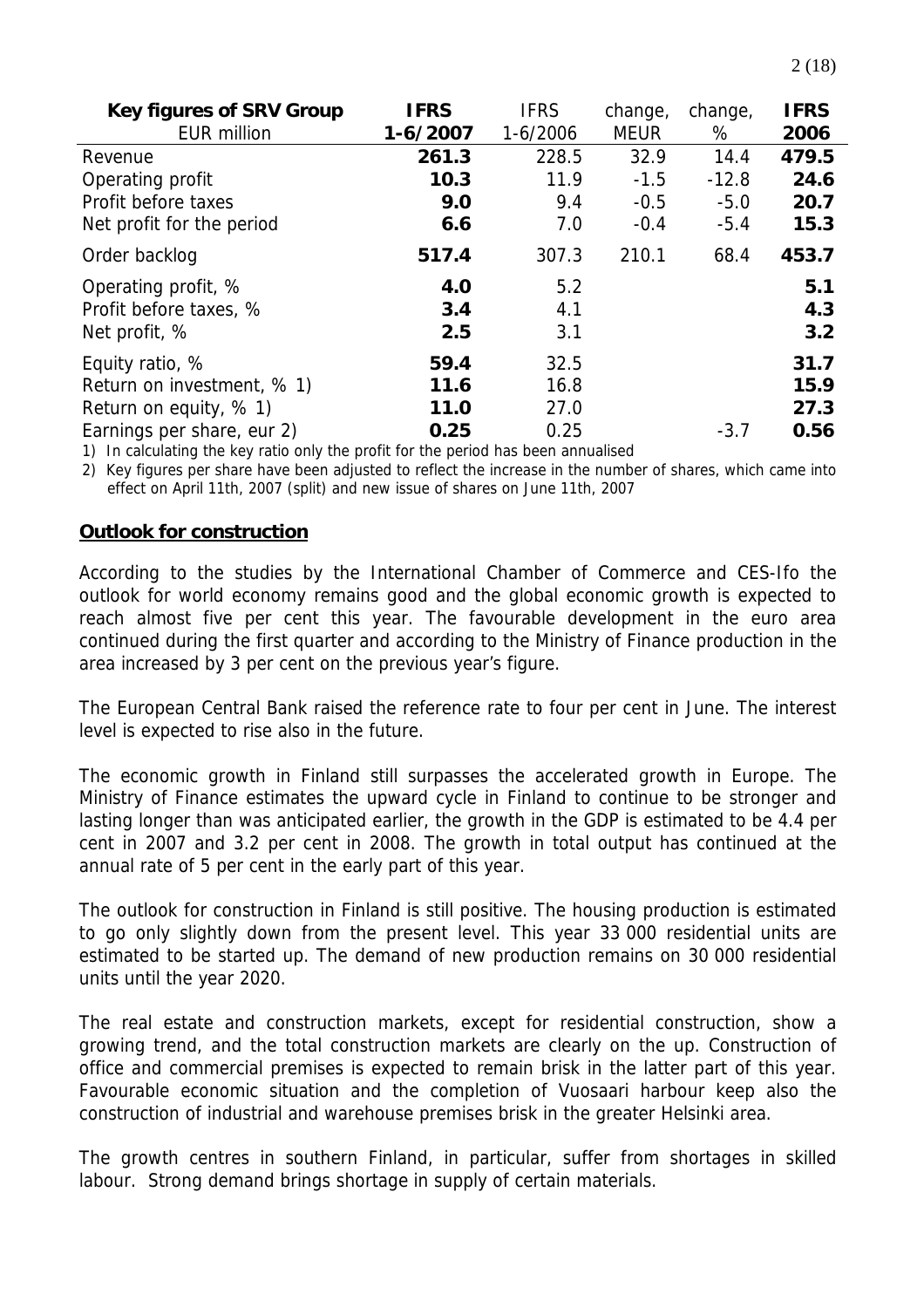The Bank of Finland reports strong economic growth in Russia and in the new EU member states. The more than 11 per cent growth in the GDP in Estonia and Latvia was the fastest in the EU. Russian construction market is estimated to grow around 10 per cent annually.

#### **Key figures of operating segments**

| <b>Revenue</b>                  | <b>IFRS</b> | <b>IFRS</b> | change,     | change,  | <b>IFRS</b> |
|---------------------------------|-------------|-------------|-------------|----------|-------------|
| <b>EUR million</b>              | 1-6/2007    | $1-6/2006$  | <b>MEUR</b> | %        | 2006        |
| <b>Business Premises</b>        | 151.6       | 157.0       | $-5.4$      | $-3.5$   | 297.0       |
| Housing                         | 84.0        | 59.2        | 24.8        | 42.0     | 138.1       |
| <b>International Operations</b> | 25.9        | 18.5        | 7.4         | 40.0     | 44.6        |
| Other                           | 6.0         | 3.3         | 2.6         | 78.9     | 6.0         |
| Eliminations                    | $-6.1$      | $-9.6$      | 3.5         |          | $-6.2$      |
| Group total                     | 261.3       | 228.5       | 32.9        | 14.4     | 479.5       |
| <b>Operating profit</b>         | <b>IFRS</b> | <b>IFRS</b> | change,     | change,  | <b>IFRS</b> |
| <b>EUR million</b>              | 1-6/2007    | $1-6/2006$  | <b>MEUR</b> | %        | 2006        |
| <b>Business Premises</b>        | 6.5         | 13.7        | $-7.2$      | $-52.5$  | 25.0        |
| Housing                         | 4.8         | 0.1         | 4.7         |          | 5.1         |
| <b>International Operations</b> | 0.9         | $-2.2$      | 3.1         |          | $-3.6$      |
| <b>Other Operations</b>         | $-1.5$      | $-1.9$      | 0.4         |          | $-4.4$      |
| Eliminations                    | $-0.4$      | 2.2         | $-2.5$      | $-117.5$ | 2.5         |
| Group total                     | 10.3        | 11.9        | $-1.5$      | $-12.8$  | 24.6        |
| Order backlog                   | <b>IFRS</b> | <b>IFRS</b> | change,     | change,  | <b>IFRS</b> |
| <b>EUR million</b>              | 1-6/2007    | $1-6/2006$  | <b>MEUR</b> | %        | 2006        |
| <b>Business Premises</b>        | 323.4       | 135.9       | 187.5       | 137.9    | 287.7       |
| Housing                         | 129.7       | 147.9       | $-18.2$     | $-12.3$  | 154.4       |
| <b>International Operations</b> | 64.4        | 23.5        | 40.8        | 173.3    | 11.6        |
| Group total                     | 517.4       | 307.3       | 210.1       | 68.4     | 453.7       |
|                                 |             |             |             |          |             |

#### **Earnings trends of operating segments**

| <b>Business Premises</b><br>EUR million | <b>IFRS</b><br>1-6/2007 | <b>IFRS</b><br>$1-6/2006$ | change,<br><b>MEUR</b> | change,<br>% | <b>IFRS</b><br>2006 |
|-----------------------------------------|-------------------------|---------------------------|------------------------|--------------|---------------------|
| Revenue                                 | 151.6                   | 157.0                     | $-5.4$                 | $-3.5$       | 297.0               |
| <b>Operating profit</b>                 | 6.5                     | 13.7                      | $-7.2$                 | $-52.5$      | 25.0                |
| Order backlog                           | 323.4                   | 135.9                     | 187.5                  | 137.9        | 287.7               |

The Business Premises segment comprises SRV Viitoset Oy's commercial, business, logistics and infrastructure construction operations and property development.

Revenue in the Business Premises business area remained close to the previous year's level, even though the revenue in the reference period included the sale of the Kamppi offices and shopping centre, which accounted for ca. 60 % of revenues. Operating profit was EUR 6.5 million (13.7 million). The operating profit of the reference period was positively contributed by the sale of Kamppi offices and shopping centre, which accounted for ca. 70 % of the operating margin of projects of the business area. The order backlog grew by 137.9 per cent to EUR 323.4 million (135.9 million).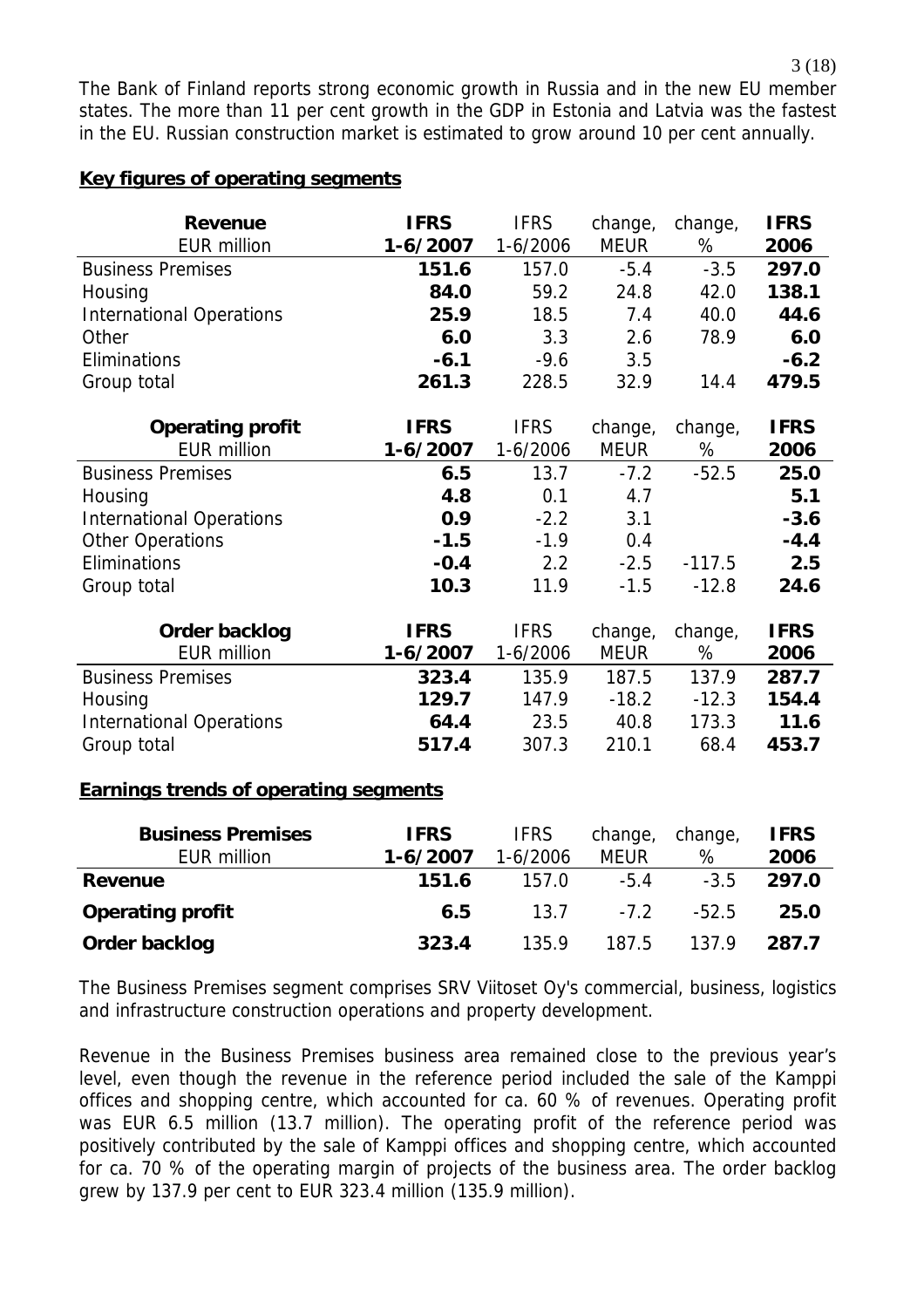In early 2007 the logistics centre for Kaukohuolinta in Tuusula, Nokia's KaraPhone East business premises project in the Karamalmi district of Espoo, new business premises for PartnerTech Oy in Vantaa as well as Autotalo Laakkonen and the IBI Porvoo retail building in Kuninkaanportti were completed.

A contract was concluded with Neste Oil Pension Fund for the construction and sale of a third office block in the Keilaniemi, Espoo. Other projects that were started comprise the Logistics Centre in Tuupakka, Vantaa, the renovation of the TRIO Shopping Centre in Lahti, Etra in Kuninkaanportti, Porvoo, business premises for SGN in Vantaa and Plantagen in the Suomenoja, Espoo as well as the renovation of the Pasila postal centre.

| <b>Housing</b>          | <b>IFRS</b> | <b>IFRS</b> | change,     | change, | <b>IFRS</b> |
|-------------------------|-------------|-------------|-------------|---------|-------------|
| <b>EUR million</b>      | 1-6/2007    | $1-6/2006$  | <b>MEUR</b> | %       | 2006        |
| Revenue                 | 84.0        | 59.2        | 24.8        | 42.0    | 138.1       |
| <b>Operating profit</b> | 4.8         | 0.1         | 4.7         |         | 5.1         |
| Order backlog           | 129.7       | 1479        | $-18.2$     | $-12.3$ | 154.4       |

The Housing segment comprises SRV Westerlund Oy's housing construction operations within the Greater Helsinki area as well as the operations of the regional subsidiaries. The regional subsidiaries engage in housing, commercial business and logistics construction projects.

Revenue in the Housing business area grew by 42 % as the developer contracting projects proceeded as planned. Operating profit improved clearly and amounted to EUR 4.8 million (0.1 million). The order backlog amounted to EUR 129.7 million (147.9 million).

The review period saw the launch of the construction of 177 new dwellings, applying the developer contracting method, of which 67 were in the greater Helsinki area, 42 in Tampere region, 18 in Turku region and 50 in Jyväskylä region. In addition, new contracts amounting to EUR 15.9 million were concluded during the review period with external contractors. A total of 186 (209) development contracted housing units were sold in the review period. At the end of the review period SRV had 282 unsold residential units, of these 30 units in completed projects.

In early July SRV concluded a contract for Ulrikanhuippu in Vantaa (46 apartments) and a target price contract for Näyttelijöiden Vanhuudenkotisäätiö (Actors' old-age home foundation) in Helsinki (24 apartments). These projects are not yet included in the order backlog information in the interim report.

Several new development contracting projects are scheduled for the latter part of the year. The most important are the apartment blocks to be built in the Leppävaara district of Espoo (67 apartments) and the Töölö district of Helsinki (66 apartments).

| <b>International Operations</b> | <b>IFRS</b> | <b>IFRS</b> | change,     | change, | <b>IFRS</b> |
|---------------------------------|-------------|-------------|-------------|---------|-------------|
| <b>EUR million</b>              | $1-6/2007$  | $1-6/2006$  | <b>MEUR</b> | %       | 2006        |
| Revenue                         | 25.9        | 18.5        | 7.4         | 40.0    | 44.6        |
| <b>Operating profit</b>         | 0.9         | $-22$       | 3.1         |         | $-3.6$      |
| Order backlog                   | 64.4        | 23.5        | 40.8        | 173.3   | 11.6        |

International Operations comprise the business activities of SRV International Group in Russia and the Baltic States.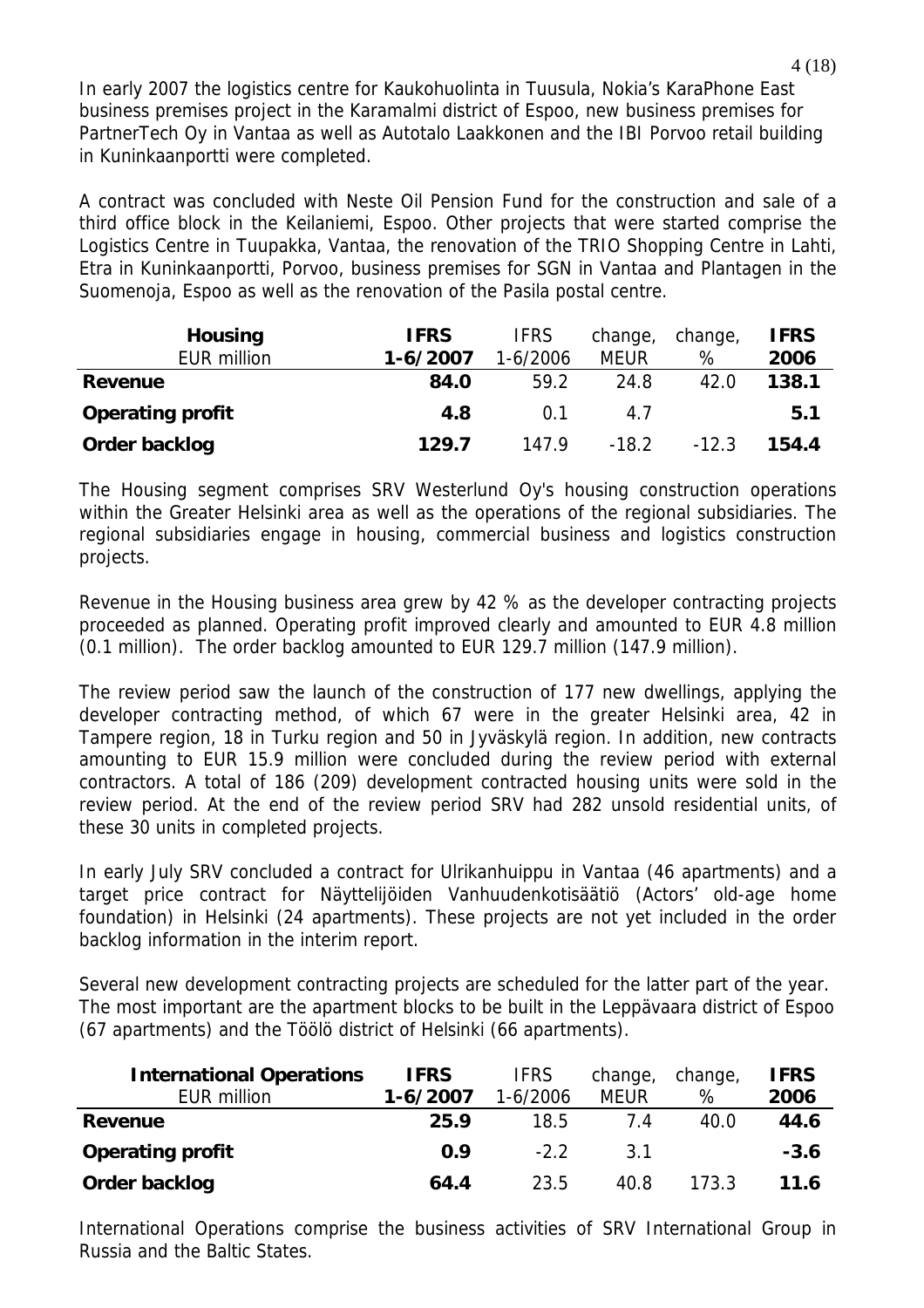Both revenue and profitability improved in International business area as the operation volume increased. Business area's revenue amounted to EUR 25.9 million (18.5 million) and operating profit was EUR 0.9 million (a loss of 2.2 million). The order backlog amounted to EUR 64.4 million (23.5 million).

## **Russia**

The Russian operations were focused on project development.

SRV signed contracts for renovation of the Pulkovskaya and Pribaltiskaya hotels operated by Rezidor Group in St. Petersburg early this year. New contracts include the extension of a fair centre for Lenexpo in St. Petersburg, which was implemented during the first half of 2007 and handed over to the client in early June. Construction of the Etmia II office and parking facility in the heart of Moscow started early this year. In the project, SRV acts as co-owner and project management contractor. The design and planning of the Papula residential area in the city of Vyborg continued during the review period and the construction works started in June. Phase I includes 38 residential units in the area.

A major shopping centre project in the Moscow area with real estate investment company Vicus Oy was published in March. The planning of the shopping centre is ongoing, and construction is estimated to start at the turn of the year. The complex will be built in two phases. The total floor area is 80,000 square metres. SRV's role in the project is that of coowner with a 25% share, and contractor. The planning of the shopping centre project is included in the order backlog.

# **Baltic States**

Business premises for Veikko Laine Oy were completed in Estonia, as were the 54 apartments in the third and last phase of the Juri low-rise apartment area. 51 of these apartments have been sold. A new contract was concluded with Oriola KD to build a logistics centre. A contract was concluded with Inchcape Motors to build an auto house in Tallinn.

In Latvia project management contracts were concluded with HRX and Beweship to build logistics premises. In addition, SRV concluded a supplementary contract with Latvijas Finieris for the extension of their factory. Kesko Agro store was handed over to the client in Riga.

| <b>Other Operations</b><br>EUR million | <b>IFRS</b><br>$1-6/2007$ | <b>IFRS</b><br>$1-6/2006$ | change, change,<br><b>MEUR</b> | %    | <b>IFRS</b><br>2006 |
|----------------------------------------|---------------------------|---------------------------|--------------------------------|------|---------------------|
| Revenue                                | 6.0                       | 3.3                       | 2.6                            | 78.9 | 6.0                 |
| <b>Operating profit</b>                | $-1.5$                    | $-19$                     | O 4                            |      | $-4.4$              |

Other Operations comprises mainly the operations of SRV Group Plc and SRV Kalusto Oy.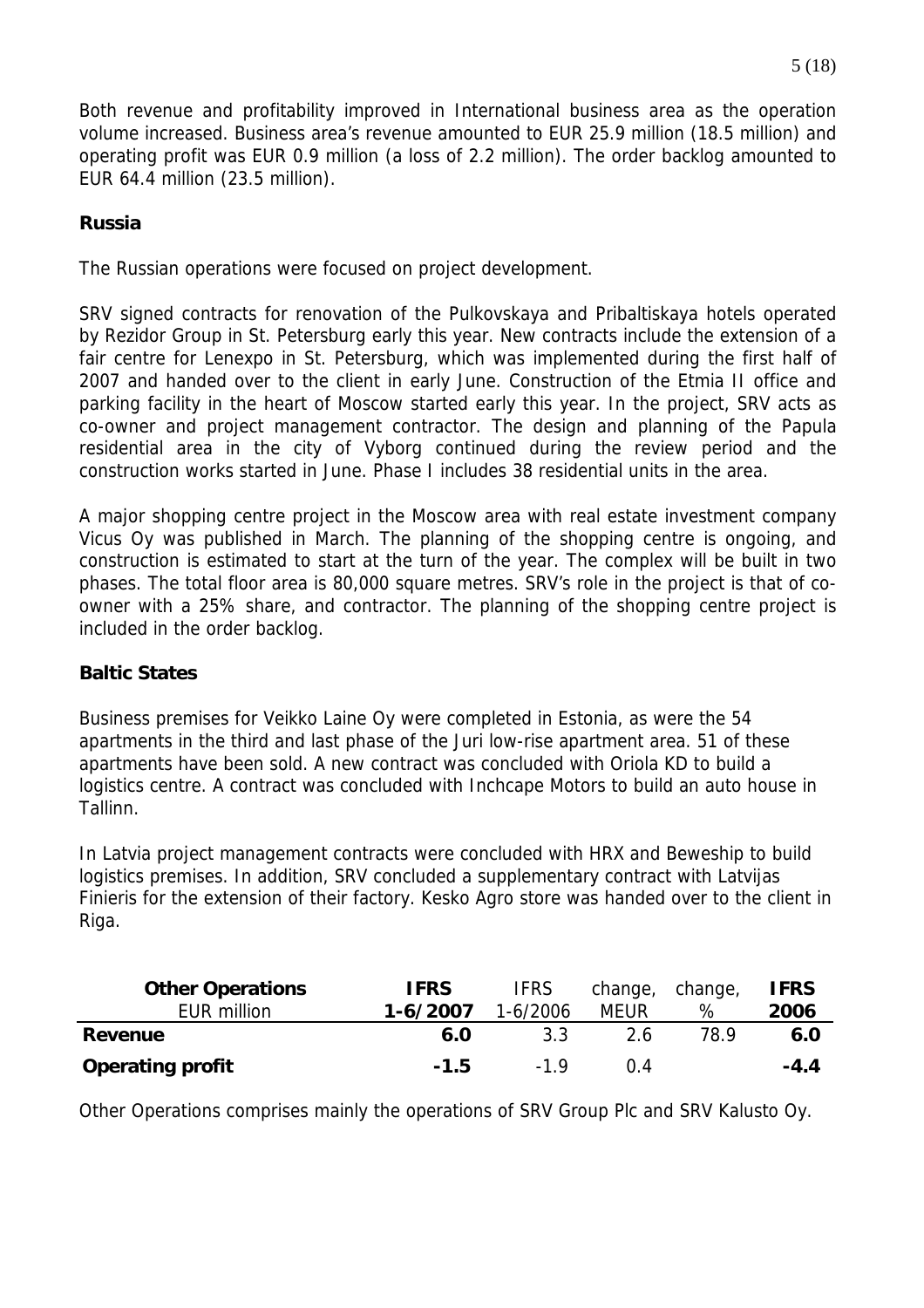## **Financing and financial position**

The Group's interest-bearing liabilities totalled EUR 59.9 million on 30 June 2007 (EUR 58.1 million). Net financial expenses were EUR 1.4 million (EUR 2.4 million). At the end of the reporting period, the Group's liquid assets amounted to EUR 70.3 million (EUR 26.5 million). The increase in liquid assets and the decrease of liabilities was due to the Initial Public Offering.

The return on investment was 11.6 per cent (16.8 %) and the return on equity 11.0 percent (27.0 %). The equity ratio was 59.4 percent (32.5 %).

## **Investments**

The Group's investments amounted to EUR 2.1 million (EUR 0.6 million) and were mainly related to machinery and equipment.

## **Plot reserves and development agreements**

| <b>Plot reserves</b><br>30.6.2007                    | <b>Business</b><br><b>Operations</b> | <b>Housing</b> | <b>International</b><br><b>Operations</b> | Total |  |  |  |  |  |
|------------------------------------------------------|--------------------------------------|----------------|-------------------------------------------|-------|--|--|--|--|--|
| Plot reserves and land acquisition commitments       |                                      |                |                                           |       |  |  |  |  |  |
| Building rights <sup>*</sup> , 1000 $m2$             | 121                                  | 201            | 336                                       | 658   |  |  |  |  |  |
| Capital tied, including                              |                                      |                |                                           |       |  |  |  |  |  |
| commitments, EUR                                     |                                      |                |                                           |       |  |  |  |  |  |
| million                                              | 27                                   | 47             | 22                                        | 97    |  |  |  |  |  |
| <b>Land development</b>                              |                                      |                |                                           |       |  |  |  |  |  |
| agreements                                           |                                      |                |                                           |       |  |  |  |  |  |
| Building rights*, 1000 $m^2$                         | 348                                  | 115            | 100                                       | 563   |  |  |  |  |  |
| * building rights include estimated zoning potential |                                      |                |                                           |       |  |  |  |  |  |

building rights include estimated zoning potential

During the review period SRV purchased a 6.3 hectare land area in Vantaa in the proximity of Hämeenlinna highway and Kehä III (Ring Road). The acquired land area enables the construction of versatile business premises in the developing Vantaankoski area.

## **Changes in Group management**

Juha-Veikko Nikulainen started as Executive Vice President in charge of Housing business area on 26 January 2007 and Jussi Ollila as Senior Vice President in charge of communications and marketing on 1 February 2007.

## **Personnel**

SRV Group employed on average 744 (624) employees, of whom 518 (438) were whitecollar. The parent company employed on average 61 (55) white-collars. At the end of the reporting period the Group's payroll was 844 (707) employees, of whom 64 (62) were employed by the parent company. 8.3 per cent (8.5 %) of the personnel are employed abroad.

SRV develops co-operation with universities and colleges as a part of Group recruitment plan and as a resource pool for holiday seasons. At the end of the reporting period 115 summer trainees were employed in SRV Group's operations in Finland. The total number of trainees including international operations was 119.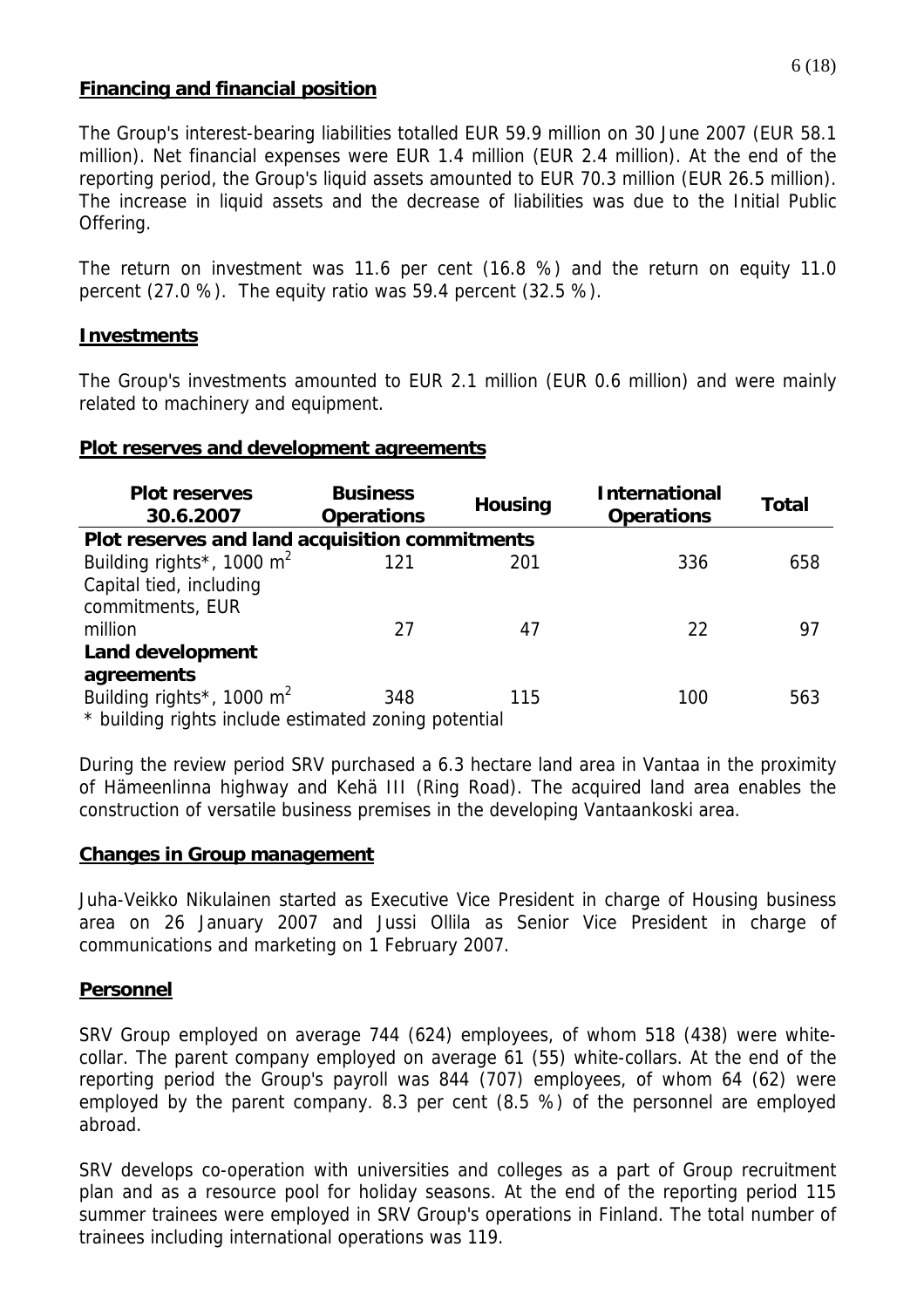| Personnel by operating segment  | <b>30.6.2007</b> 31.12.2006 |     | Share of Group<br>personnel<br>30.6.2007, % |
|---------------------------------|-----------------------------|-----|---------------------------------------------|
| <b>Business Premises</b>        | 323                         | 236 | 38                                          |
| Housing                         | 326                         | 293 | 39                                          |
| <b>International Operations</b> | 103                         | 87  | 12                                          |
| Other                           | 92                          | 91  | 11                                          |
| Group total                     | 844                         | 707 | 100                                         |

#### **Risks, risk management and corporate governance**

General economic trends and changes in customers' operating environments have an immediate effect on the construction and property markets. A change in the general interest level has a direct impact on both SRV's actual cash flow from operating activities and financing costs.

SRV's revenue is generated by construction projects, and the company's result depends on the profitability of individual projects as well as their progress. The recognition date of the developer contracting projects depends also on the percentage of sold premises in projects. Construction is subject to significant risks relating to subcontracting and deliveries, their control underlines the need for long-span planning. Project management contracting model requires skilled and competent personnel. Warranty and liability obligations related to construction can span up to ten years.

The financial risks related to the SRV Group's business are liquidity, interest rate, foreign exchange, credit and counterparty risks, which have been presented in the notes to the 2006 financial statements.

Group's risk management is carried out in line with the Group's operations system and control is exercised in accordance with the Group strategy approved by the Board of Directors of the Group's parent company. The Group's President and CEO has overall responsibility for the risk management. SRV also makes every effort to cover operational risks by means of insurance and contractual terms. A more detailed account of SRV's risks, risk management and corporate governance policies has been disclosed in the 2006 Annual Report and financial statements.

#### **Corporate Governance and the Shareholders' General Meetings**

The Extraordinary General Meeting decided on 2 April 2007 to increase the number of shares of the Company twenty fold (split) and transfer the share premium reserve to share capital. The Extraordinary General Meeting decided also on amendments to the Articles of Association. The decisions were entered in the Trade Register 11 April 2007.

The Annual General Meeting was held on 28 April, 2007 and confirmed the financial statements for 2006 and discharged the members of the Board of Directors and the President and CEO from liability. The dividend was confirmed at EUR 0.12 per share.

The Annual General Meeting decided to set the monthly remuneration to the chairman of the Board of Directors at EUR 5,000, to vice chairman of the Board at EUR 4,000 and to members of the Board of Directors at EUR 3,000. In addition, a fee of EUR 500 per meeting is paid to all members for meetings of the Board and its Committees they attend.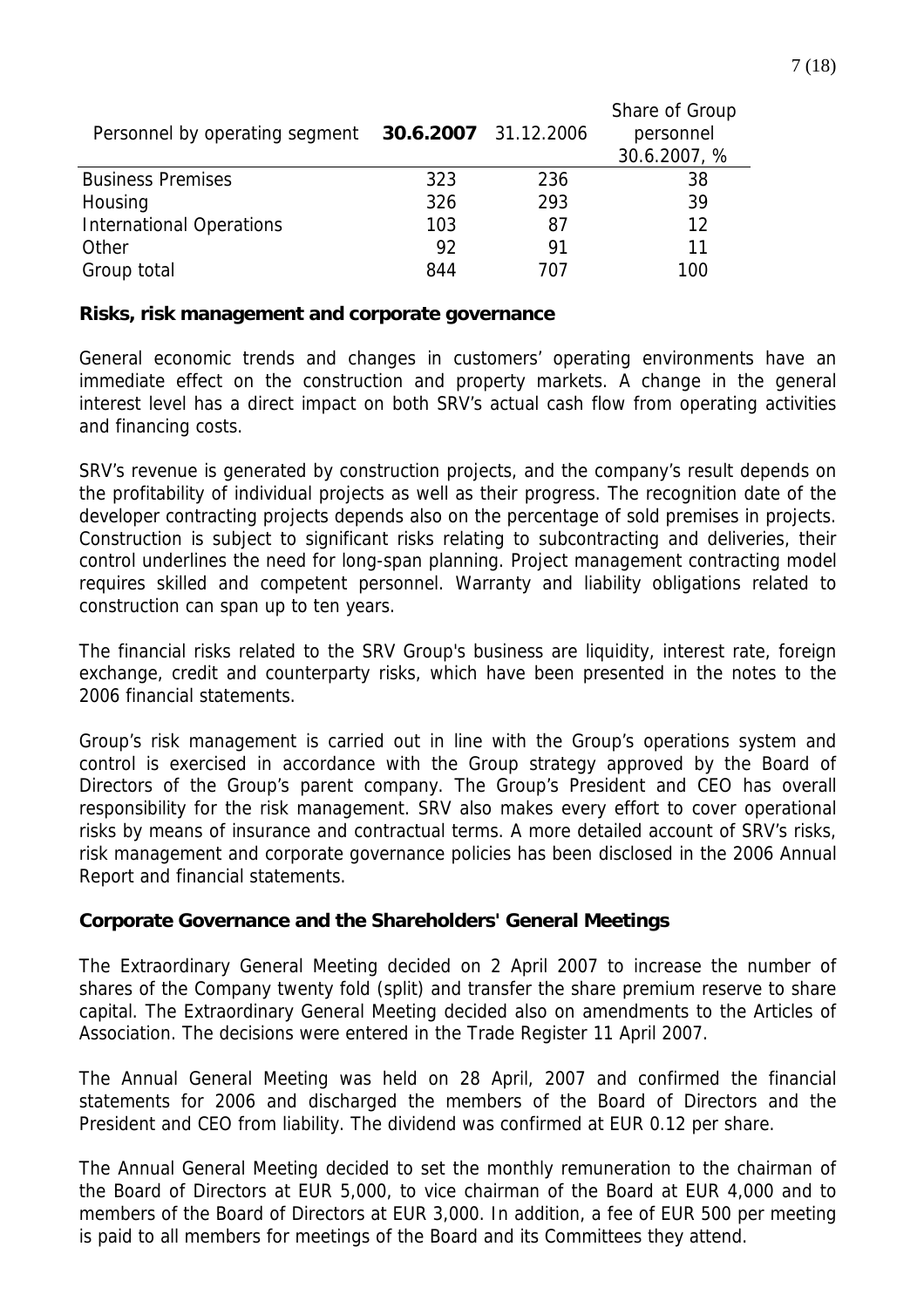Ilpo Kokkila was re-elected as Chairman of the Board of Directors and Eero Heliövaara, Matti Mustaniemi, Markku Sarkamies, Jukka Hienonen and Lasse Kurkilahti as members. The term of Jukka Hienonen and Lasse Kurkilahti began and the term of Eero Heliövaara ended on 13 June 2007, when the Company's shares had been admitted to the public trading at the Helsinki Stock Exchange. The Board of Directors elected on 13 June 2007 Lasse Kurkilahti as deputy Chairman of the Board, Matti Mustaniemi as chairman of the Audit Committee and Ilpo Kokkila as chairman of the Nominations and Remuneration Committee.

Jarmo Lohi, Authorised Public Accountant was re-elected as Company's auditor and as deputy auditor, Ernst & Young Oy with Mikko Rytilahti, Authorised Public Accountant as chief auditor. The Annual General Meeting decided also on amendments to the Articles of Association.

The Annual General Meeting authorised on 23 April 2007 the Board of Directors to issue a maximum of 11,500,000 new shares, to decide on the issue of up to 1,500,000 new directed shares to SEB Enskilda to cover possible oversubscriptions and to acquire a maximum of 1,500,000 shares from SEB Enskilda.

The Boards of Directors of SRV and SRV Henkilöstö Oy signed on 27 April 2007 a plan to merge SRV Henkilöstö into SRV. The Extraordinary General Meeting of SRV Group Plc approved on 24 May 2007 the merger plan.

#### **Initial Public Offering**

Board of Directors decided on 25 May 2007 to offer ca. 11,500,000 new shares for subscription for Finnish and International institutional investors, for retail investors in Finland and for the Board of Directors, management and employees of SRV in Finland. SRV submitted to the Helsinki Stock Exchange an application for listing of its shares on 25 May 2007.

The institutional offering commenced on 28 May 2007 and expired on 11 June 2007. The retail offering commenced on 29 May 2007 and was interrupted due to oversubscription on 5 June 2007. The employee offering commenced on 29 May 2007 and expired on 7 June 2007. The offer price range was EUR 8.00 to 9.75. The Board of Directors determined to set the offer price at EUR 9.00 based for institutional and retail offerings and EUR 8.10 for employee offering.

The Board of Directors decided on 11 June 2007 to issue 11,500,000 new shares, of which 9,907,300 shares was allocated to domestic and institutional investors, 1,150,000 shares to retail investors in Finland and 442,700 to the employees. In addition, the Company issues 1,500,000 shares to SEB Enskilda to cover over-allotments. Based on the share allocation the institutional offering was approximately 8.1 times subscribed and the retail offering was approximately 4.6 times subscribed. In total 6,400 investors participated in the offering. Approximately 54 per cent of the demand in the institutional offering came from Finnish investors and approximately 46 per cent from international investors. The size of the offering was confirmed at 13,000,000 shares. The shares issued represent approximately 33.3 per cent of the total number of shares in SRV after the offering.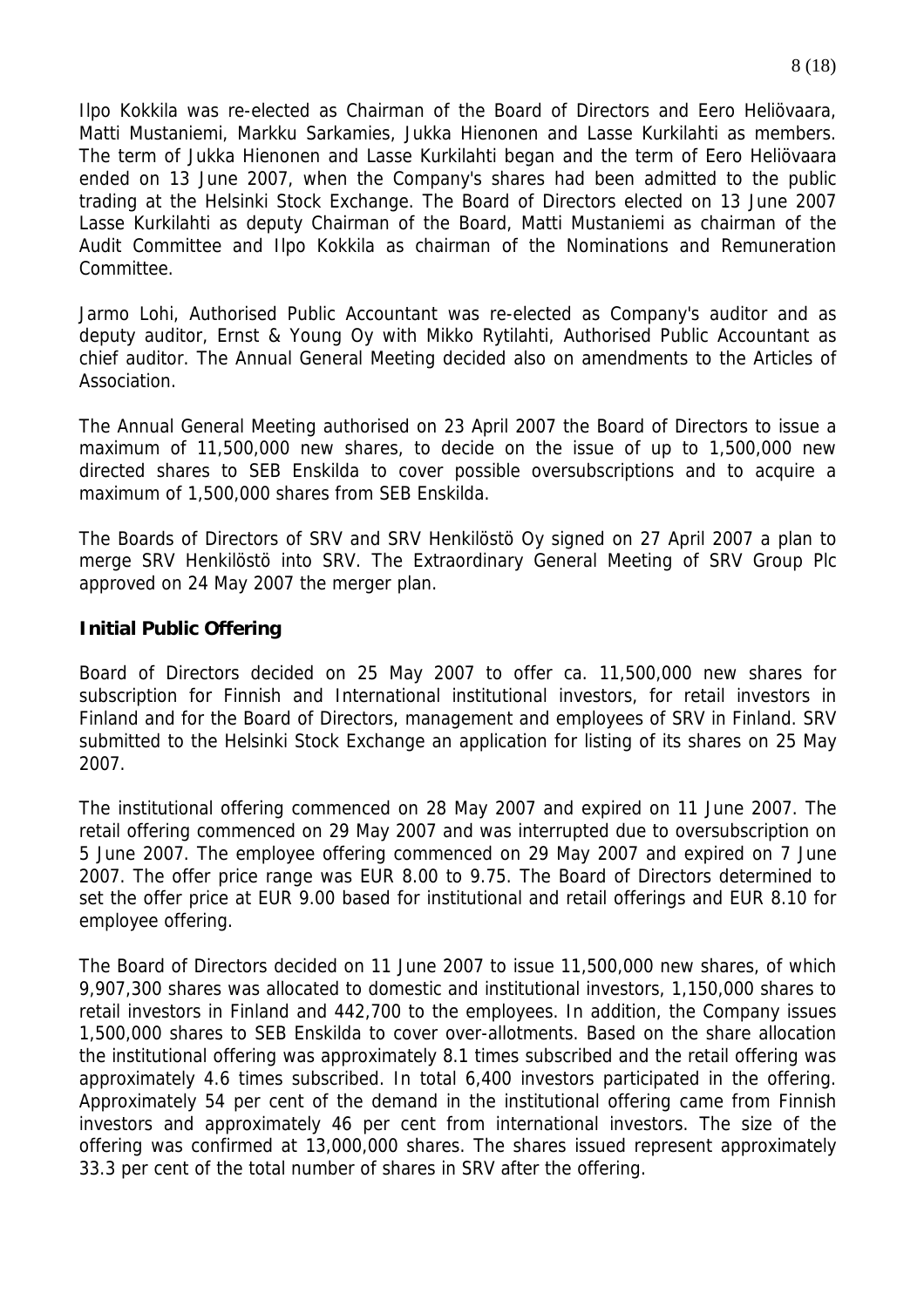The gross proceeds to SRV from the offering were approximately EUR 117 million and the net proceeds after deduction of commissions and fees related to the transaction were approximately EUR 112 million.

SRV intends to use the proceeds to further develop its operations primarily through increasing the share of developer contracting and development projects both in residential and non-residential construction, and accelerating the expansion of its international business particularly in Russia.

## **Shares and shareholders**

SRV Group Plc's share capital is EUR 3,062,520. The share has no nominal value and the total number of shares is 39,064,000. The company has one series of shares. Key figures per share in the interim report have been adjusted to reflect the increase in the number of shares, which came into effect on 11 April 2007 (split) and new issue of shares on 11 June 2007.

Trading with SRV's share commenced on the Pre-list of the Helsinki Stock Exchange on 12 June 2007 and on the Main list on 15 June 2007. SRV has on 30 June 2007 in total 7,771 shareholders.

## **Merger of SRV Henkilöstö Oy**

The Boards of Directors of SRV and SRV Henkilöstö Oy signed on 27 April 2007 a plan to merge SRV Henkilöstö into SRV. The Extraordinary General Meeting of SRV Henkilöstö Oy approved the merger plan on 6 June 2007.

SRV will give as merger consideration up to 10,200,889 shares for shareholders of SRV Henkilöstö Oy, who will receive as merger consideration ca. 16.3 SRV Group Plc's shares for each SRV Henkilöstö Oy's share. The 12,512,000 SRV shares held currently by SRV Henkilöstö Oy will be cancelled in connection with the merger without reducing the share capital. The merger will be completed on or about 30 September 2007. The merger is estimated to decrease SRV's unrestricted equity by EUR 20,800,000.

## **Financial targets**

The Board of Directors has set financial targets for the company in the spring of 2007. In the medium term SRV aims to achieve an annual average growth of approximately 15 per cent in Group revenue and annual average growth of 30 percent in revenue in the International Operations. SRV aims to increase the level of operating profit and in the medium to long term to achieve an operating margin of 8 per cent. Also the company aims to maintain an equity ratio of 30 per cent.

## **Group outlook**

Outlook for construction and real estate market is expected to remain good. Capacity has brought shortcomings for the availability and cost level of construction subcontracting or materials. The market for construction of business and commercial premises is expected to remain strong. Selling times for dwellings have lengthened and the rise in housing prices has steadied especially outside the growth centres

Construction volume is expected to increase in Russia, but challenges will be faced as cost levels rise and the shortage in skilled personnel continues.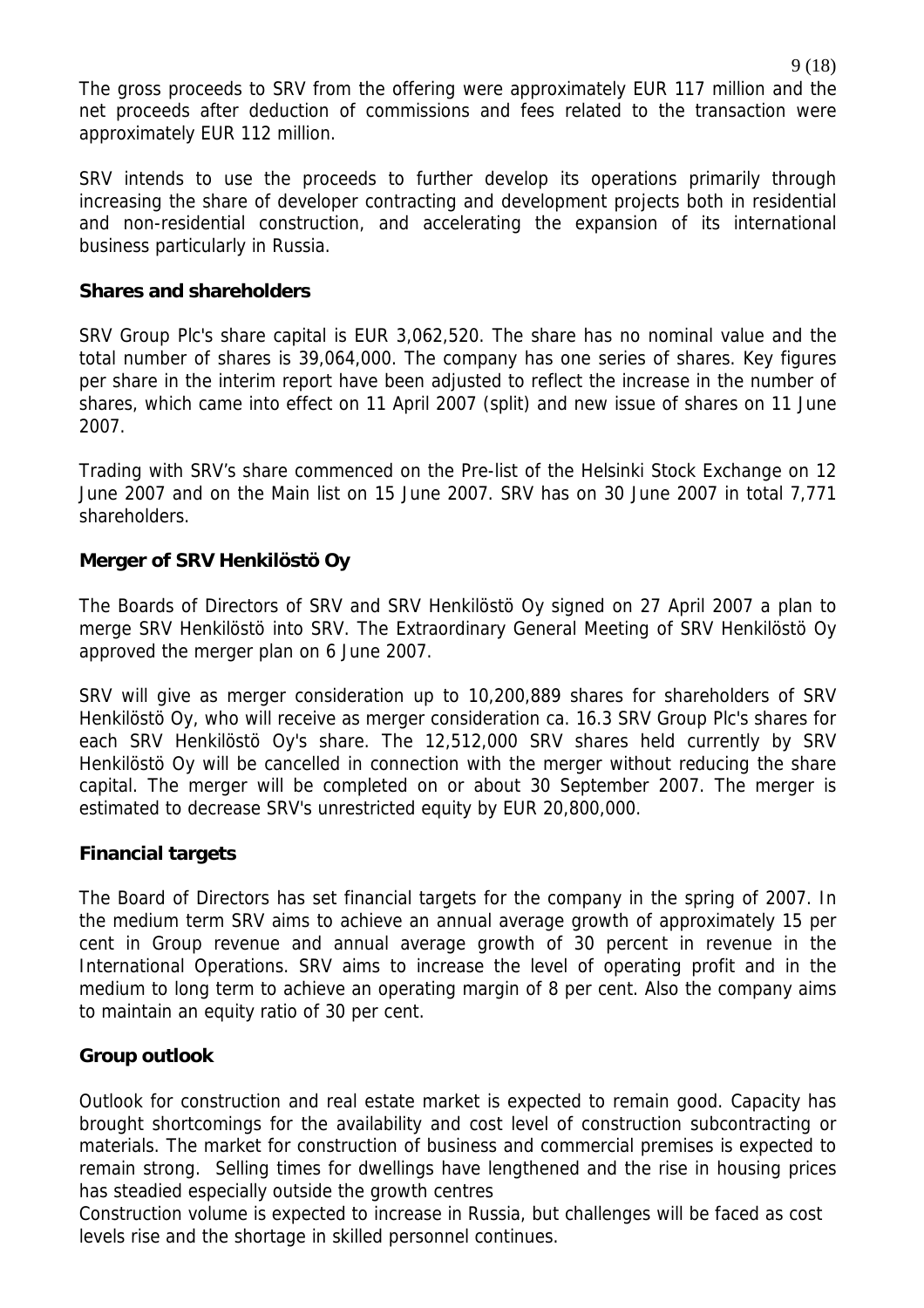However, SRV's order backlog growth makes a good basis for the development of revenue and profit for 2007. The operating profits in Business Premises and Housing business areas are expected to surpass the results for the first half of the year. The selling date of developer contracting projects contributes to the operating profit in International business area.

SRV Group's revenue and operating profit are expected to surpass the previous year's level.

Espoo, 8 August 2007

Board of Directors

All forward-looking statements in this review are based on the management's current expectations and beliefs about future events, and actual results may differ materially from the expectations and beliefs such statements contain.

For further information please contact: Eero Heliövaara, CEO, tel. +358 (0)20 1455 202 Hannu Linnoinen, CFO, +358 (201) 455 990, +358 (50) 523 5850 Jussi Ollila, SVP, Communications, +358 (201) 455 275, +358 (50) 372 5229

Distribution: Helsinki Stock Exchange Media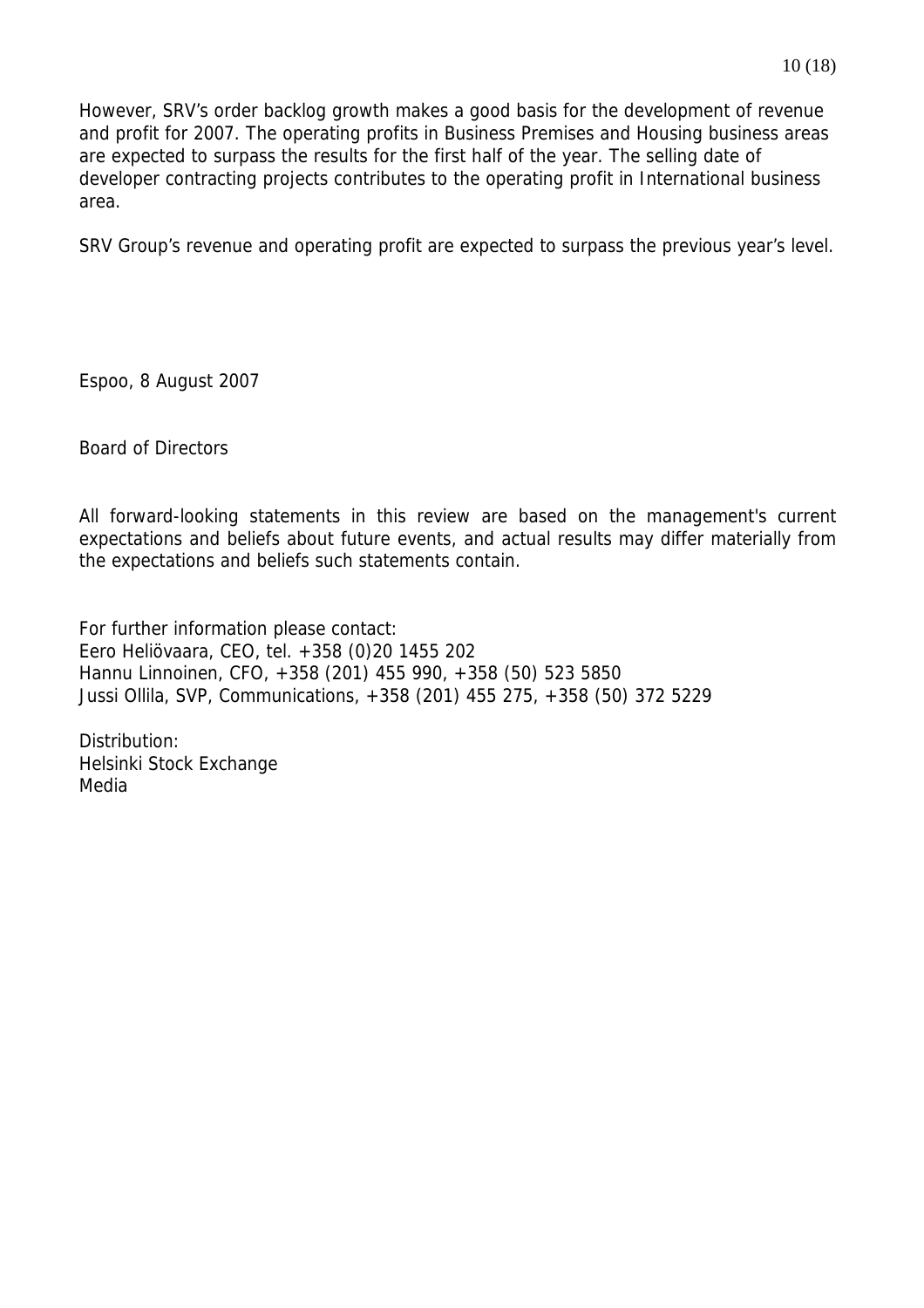#### Appendixes

1) Condensed consolidated financial statements: income statement, balance sheet, statement of changes in equity, cash flow statement, commitments and contingent liabilities, derivative contracts liabilities 2) Segment information

3) other SRV Group key figures

### **1. Group financials 1 January – 30 June 2007**

IFRS-standards and operating segments

SRV Group (SRV) adopted International Financial Reporting Standards (IFRS) on 1 January 2006. In preparing interim condensed consolidated financial statement information, SRV has applied the same accounting principles as in its year-end financial statements for 2006. The interim condensed consolidated financial statement information has been prepared in accordance with the accounting policies set out in the IAS 34 standard and the information disclosed is unaudited.

SRV's reporting segments comprise Business Premises, Housing, International Operations and Other operations. The operating segment figures are disclosed in accordance the IFRS 8 following accounting principles applied to the consolidated financial statements.

| statement                                                                                                                                                             |          |
|-----------------------------------------------------------------------------------------------------------------------------------------------------------------------|----------|
| $1-6/2007$<br>$1 - 6/2006$<br><b>MEUR</b><br>%<br>$4 - 6/2007$<br>4-6/2006<br>EUR million                                                                             | 2006     |
| 261.3<br>228.5<br>32.9<br>140.0<br>165.0<br>14.4<br>Revenue                                                                                                           | 479.5    |
| 0.6<br>1.5<br>$-1.0$<br>$-61.8$<br>0.3<br>0.6<br>Other operating income                                                                                               | 3.7      |
| Change in inventories of<br>finished goods and work in                                                                                                                |          |
| 10.8<br>11.8<br>3.8<br>4.7<br>$-1.0$<br>progress                                                                                                                      | 27.2     |
| $-204.3$<br>$-132.3$<br>$-233.1$<br>$-28.7$<br>14.1<br>$-121.1$<br>Use of materials and services                                                                      | $-434.0$ |
| $-10.9$<br>$-21.7$<br>$-18.8$<br>$-3.0$<br>15.8<br>$-12.2$<br>Employee benefit expenses                                                                               | $-36.8$  |
| Depreciation and impairments<br>$-0.9$<br>$-0.9$<br>0.0<br>$-1.1$<br>$-0.4$<br>$-0.4$                                                                                 | $-2.0$   |
| 12.9<br>$-6.8$<br>$-6.0$<br>$-0.8$<br>$-3.6$<br>$-3.5$<br>Other operating expenses                                                                                    | $-12.8$  |
| 10.3<br>11.9<br>$-12.8$<br>23.1<br><b>Operating profit</b><br>$-1.5$<br>6.8                                                                                           | 24.6     |
| Financial income<br>0.8<br>1.5<br>$-0.8$<br>$-51.1$<br>0.2<br>0.8                                                                                                     | 2.6      |
| $-2.1$<br>$-46.3$<br>$-4.0$<br>1.8<br>$-1.0$<br>$-2.7$<br>Financial expenses<br>Financial income and                                                                  | $-6.6$   |
| $-2.4$<br>$-43.3$<br>$-2.0$<br>$-1.4$<br>1.1<br>$-0.8$<br>expenses, total                                                                                             | $-4.0$   |
| <b>Profit before taxes</b><br>21.1<br>9.0<br>9.4<br>$-0.5$<br>$-5.0$<br>6.0                                                                                           | 20.7     |
| 0.1<br>$-4.0$<br>$-2.4$<br>$-2.5$<br>$-0.6$<br>$-4.4$<br>Income taxes                                                                                                 | $-5.4$   |
| Net profit for the period<br>6.6<br>7.0<br>$-5.4$<br>5.3<br>16.7<br>$-0.4$                                                                                            | 15.3     |
| <b>Attributable to</b><br>Equity holders of the parent                                                                                                                |          |
| 6.7<br>16.5<br>6.6<br>4.8<br>company                                                                                                                                  | 14.5     |
| 0.5<br>0.2<br>Minority interest<br>$-0.1$<br>0.4                                                                                                                      | 0.8      |
| Earnings per share calculated<br>on the profit attributable to<br>equity holders of the parent<br>company (undiluted and                                              |          |
| 0.25<br>0.25<br>$-3.7$<br>0.17<br>0.63<br>diluted) 1)<br>1) Key figures per share have been adjusted to reflect the increase in the number of shares, which came into | 0.56     |

1) Key figures per share have been adjusted to reflect the increase in the number of shares, which came into effect on 11 April 2007 (split) and new issue of shares on 11 June 2007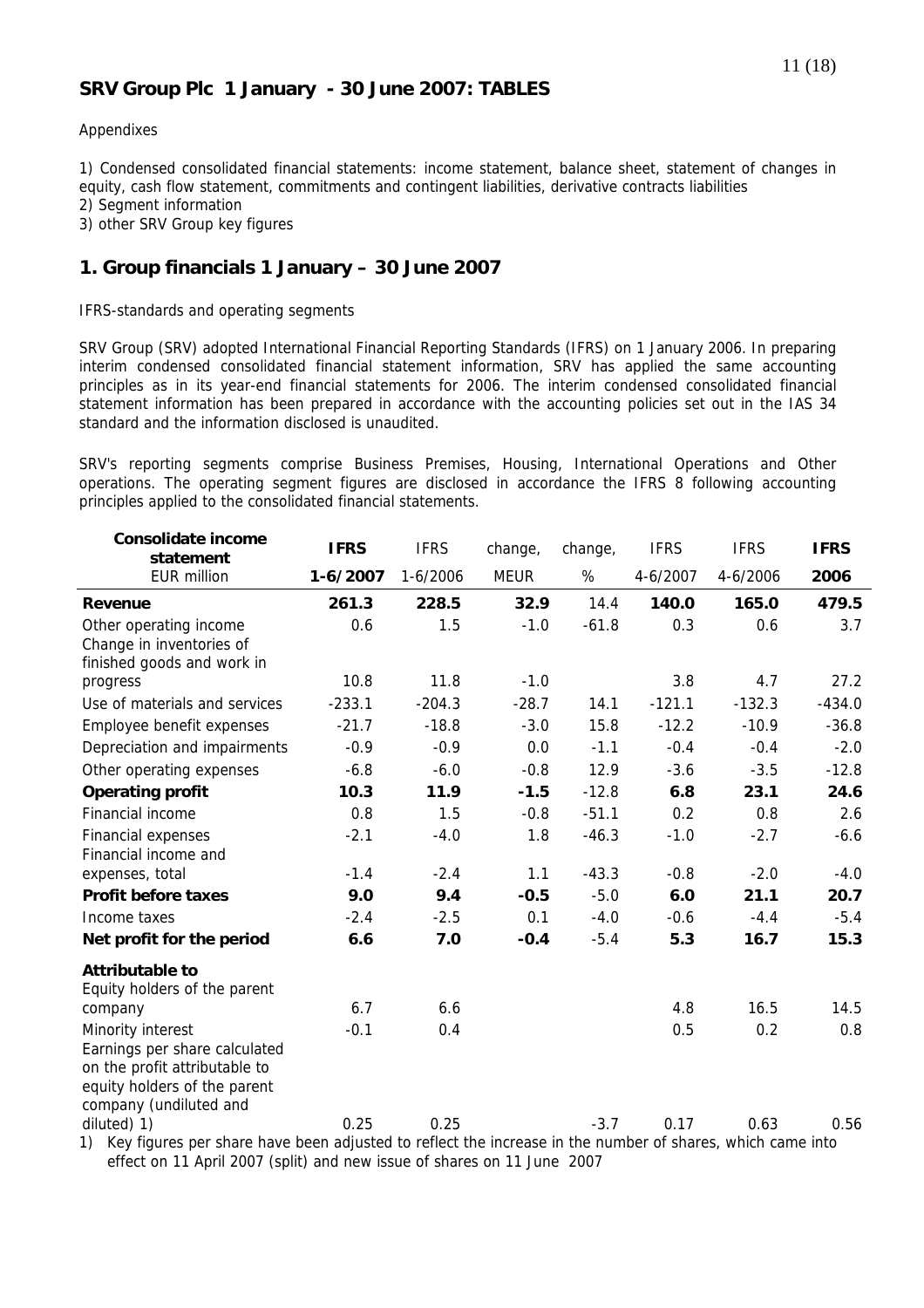| <b>Consolidated balance sheet</b><br><b>EUR million</b>        | <b>IFRS</b><br>6/2007 | <b>IFRS</b><br>6/2006 | change,<br>$\%$ | <b>IFRS</b><br>2006 |
|----------------------------------------------------------------|-----------------------|-----------------------|-----------------|---------------------|
| <b>ASSETS</b>                                                  |                       |                       |                 |                     |
| <b>Non-current assets</b>                                      |                       |                       |                 |                     |
| Property, plant and equipment                                  | 6.2                   | 7.0                   | $-11.2$         | 5.5                 |
| Goodwill                                                       | 0.7                   | 0.8                   | $-9.7$          | 0.7                 |
| Other intangible assets                                        | 0.8                   | 0.7                   | 3.9             | 0.9                 |
| Other financial assets                                         | 2.9                   | 1.6                   | 76.1            | 2.3                 |
| Receivables                                                    | 6.0                   | 5.9                   | 1.0             | 5.6                 |
| Deferred tax assets                                            | 2.2                   | 0.7                   | 216.3           | 0.2                 |
| Non-current assets, total                                      | 18.7                  | 16.8                  | 11.6            | 15.2                |
| <b>Current assets</b>                                          |                       |                       |                 |                     |
| Inventories                                                    | 180.6                 | 81.0                  | 123.0           | 134.5               |
| Trade and other receivables                                    | 77.1                  | 66.7                  | 15.6            | 65.4                |
| Current tax                                                    | 3.3                   | 7.1                   | $-53.0$         | 1.4                 |
| Cash and cash equivalents                                      | 70.3                  | 26.5                  | 165.4           | 14.9                |
| <b>Current assets, total</b>                                   | 331.3                 | 181.2                 | 82.8            | 216.3               |
| <b>ASSETS, TOTAL</b>                                           | 350.1                 | 198.0                 | 76.8            | 231.4               |
|                                                                |                       |                       |                 |                     |
| <b>Consolidated balance sheet</b>                              | <b>IFRS</b>           | <b>IFRS</b>           | change,         | <b>IFRS</b>         |
| <b>EUR million</b>                                             | 6/2007                | 6/2006                | $\%$            | 2006                |
| <b>EQUITY AND LIABILITIES</b>                                  |                       |                       |                 |                     |
| Equity attributable to equity holders of the parent<br>company |                       |                       |                 |                     |
| Share capital                                                  | 3.1                   | 1.3                   | 135.0           | 1.3                 |
| Share premium reserve                                          | 0.0                   | 1.8                   |                 | 1.8                 |
| Invested free equity account                                   | 112.6                 | 0.0                   |                 | 0.0                 |
| <b>Translation differences</b>                                 | 0.0                   | 0.0                   |                 | 0.0                 |
| Fair value reserve                                             | 0.0                   | 0.1                   |                 | 0.0                 |
| Retained earnings                                              | 58.7                  | 46.8                  | 25.3            | 54.8                |
| Equity attributable to equity holders of the parent            |                       |                       |                 |                     |
| company, total                                                 | 174.4                 | 50.0                  | 249.0           | 57.9                |
| <b>Minority interest</b>                                       | 4.0                   | 3.8                   | 5.4             | 4.2                 |
| Equity, total                                                  | 178.4                 | 53.7                  | 231.9           | 62.2                |
| <b>Non-current liabilities</b>                                 |                       |                       |                 |                     |
| Deferred tax liabilities                                       | 1.1                   | 1.1                   | 3.3             | 1.0                 |
| Provisions                                                     | 4.7                   | 3.7                   | 28.7            | 4.8                 |
| Interest-bearing liabilities                                   | 36.0                  | 39.0                  | $-7.7$          | 48.3                |
| Other liabilities                                              | $0.0\,$               | 0.0                   |                 | 0.0                 |
| Non-current liabilities, total                                 | 41.8                  | 43.7                  | $-4.4$          | 54.2                |
| <b>Current liabilities</b>                                     |                       |                       |                 |                     |
| Trade and other liabilities                                    | 98.5                  | 72.0                  | 36.8            | 80.1                |
| Current tax                                                    | 3.4                   | 6.6                   | $-48.1$         | 0.2                 |
| Provisions                                                     | 4.0                   | 2.8                   | 43.3            | 3.6                 |
| Interest-bearing liabilities                                   | 24.0                  | 19.1                  | 25.3            | 31.2                |
| <b>Current liabilities, total</b>                              | 129.9                 | 100.5                 | 29.2            | 115.1               |
| Liabilities, total                                             | 171.7                 | 144.3                 | 19.0            | 169.3               |
| <b>EQUITY AND LIABILITIES</b>                                  | 350.1                 | 198.0                 | 76.8            | 231.4               |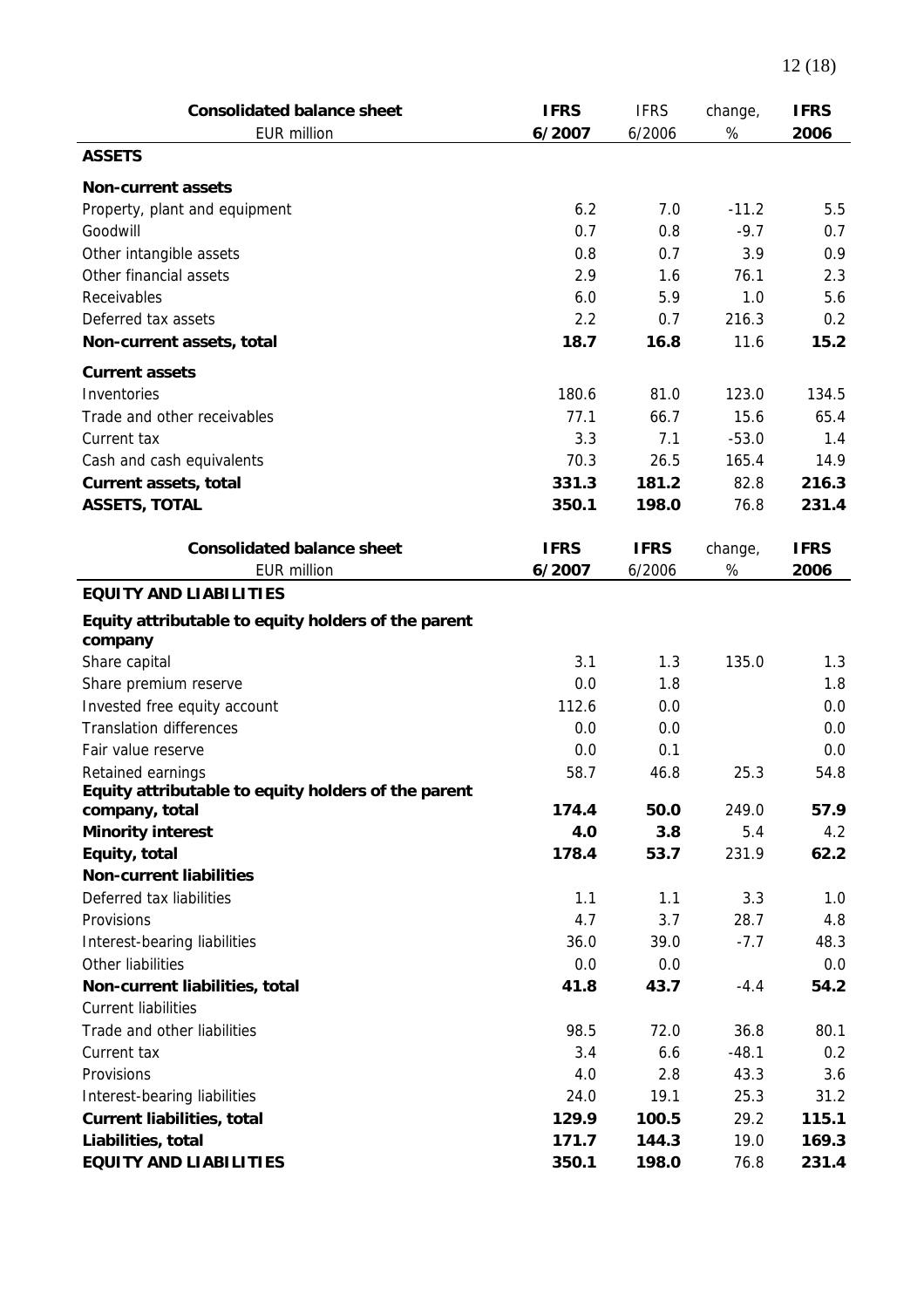## **Statement of changes in Group equity 1 Jan - 30 Jun. 2007**

|                                                                                                                       |                  |                             | Equity attributable to the equity holders of the parent company |                  |                                      |                          |                                |        |                           |                 |
|-----------------------------------------------------------------------------------------------------------------------|------------------|-----------------------------|-----------------------------------------------------------------|------------------|--------------------------------------|--------------------------|--------------------------------|--------|---------------------------|-----------------|
| <b>IFRS</b><br><b>EUR million</b>                                                                                     | Share<br>capital | Share<br>premium<br>reserve | Non-<br>restricted<br>equity<br>reserve                         | Other<br>reserve | Trans-<br>lation<br>differ-<br>ences | Fair<br>value<br>reserve | Retai-<br>ned<br>earn-<br>ings | Total  | Mino-<br>rity<br>interest | Total<br>equity |
| Equity on 1 Jan.2007                                                                                                  | 1.3              | 1.8                         | 0.0                                                             | 0.0              | 0.0                                  | 0.1                      | 54.7                           | 57.9   | 4.2                       | 62.2            |
| <b>Translation differences</b>                                                                                        |                  |                             |                                                                 |                  | 0.0                                  |                          |                                | 0.0    |                           |                 |
| Amount of available-for-<br>sale financial assets<br>removed from equity and<br>recognised in the income<br>statement |                  |                             |                                                                 |                  |                                      |                          |                                | 0.0    |                           |                 |
| Net gains on available-<br>for-sale financial assets                                                                  |                  |                             |                                                                 |                  |                                      | $-0.1$                   |                                | $-0.1$ |                           |                 |
| Other changes                                                                                                         | 1.8              | $-1.8$                      |                                                                 |                  |                                      |                          | 0.0                            | 0.0    |                           |                 |
| Share issue and employee<br>offering                                                                                  |                  |                             | 112.6                                                           |                  |                                      |                          | 0.4                            | 113.0  |                           |                 |
| Net income recorded<br>directly in equity                                                                             | 1.8              | $-1.8$                      | 112.6                                                           | 0.0              | 0.0                                  | $-0.1$                   | 0.4                            | 112.9  |                           |                 |
| Net profit for the period                                                                                             |                  |                             |                                                                 |                  |                                      |                          | 6.7                            | 6.7    |                           |                 |
| <b>Total recognized</b><br>income and expenses                                                                        | 0.0              | 0.0                         | 0.0                                                             | 0.0              | 0.0                                  | 0.0                      | 6.7                            | 6.7    |                           |                 |
| Dividends paid                                                                                                        |                  |                             |                                                                 |                  |                                      |                          | $-3.1$                         | $-3.1$ |                           |                 |
| Equity on 30 Jun. 2007                                                                                                | 3.1              | 0.0                         | 112.6                                                           | 0.0              | 0.0                                  | 0.0                      | 58.7                           | 174.4  | 4.0                       | 178.4           |

## **Statement of changes in Group equity 1 Jan - 30 Jun. 2006**

|                                                                                                                       |                  |                             | Equity attributable to the equity holders of the parent company |                  |                                      |                          |                                |        |                           |                 |
|-----------------------------------------------------------------------------------------------------------------------|------------------|-----------------------------|-----------------------------------------------------------------|------------------|--------------------------------------|--------------------------|--------------------------------|--------|---------------------------|-----------------|
| <b>IFRS</b><br><b>EUR million</b>                                                                                     | Share<br>capital | Share<br>premium<br>reserve | Non-<br>restricted<br>equity<br>reserve                         | Other<br>reserve | Trans-<br>lation<br>differ-<br>ences | Fair<br>value<br>reserve | Retai-<br>ned<br>earn-<br>ings | Total  | Mino-<br>rity<br>interest | Total<br>equity |
| Equity 1 Jan. 2006                                                                                                    | 1.3              | 1.8                         | 0.0                                                             | 0.0              | 0.0                                  | 0.4                      | 42.5                           | 45.9   | 3.9                       | 49.8            |
| <b>Translation differences</b>                                                                                        |                  |                             |                                                                 |                  | 0.0                                  |                          |                                | 0.0    |                           |                 |
| Amount of available-for-<br>sale financial assets<br>removed from equity and<br>recognised in the income<br>statement |                  |                             |                                                                 |                  |                                      |                          |                                | 0.0    |                           |                 |
| Net gains on available-<br>for-sale financial assets                                                                  |                  |                             |                                                                 |                  |                                      | $-0.3$                   |                                | $-0.3$ |                           |                 |
| Other changes                                                                                                         |                  |                             |                                                                 |                  |                                      |                          | 0.0                            | 0.0    |                           |                 |
| Net income recorded<br>directly in equity                                                                             | 0.0              | 0.0                         | 0.0                                                             | 0.0              | 0.0                                  | $-0.3$                   | 0.0                            | $-0.3$ |                           |                 |
| Net profit for the financial<br>period                                                                                |                  |                             |                                                                 |                  |                                      |                          | 6.6                            | 6.6    |                           |                 |
| <b>Total recognized</b><br>income and expenses                                                                        | 0.0              | 0.0                         | 0.0                                                             | 0.0              | 0.0                                  | 0.0                      | 6.6                            | 6.6    |                           |                 |
| Dividends paid                                                                                                        |                  |                             |                                                                 |                  |                                      |                          | $-2.2$                         | $-2.2$ |                           |                 |
| Equity on 30 Jun. 2006                                                                                                | 1.3              | 1.8                         | 0.0                                                             | 0.0              | 0.0                                  | 0.1                      | 46.8                           | 50.0   | 3.8                       | 53.7            |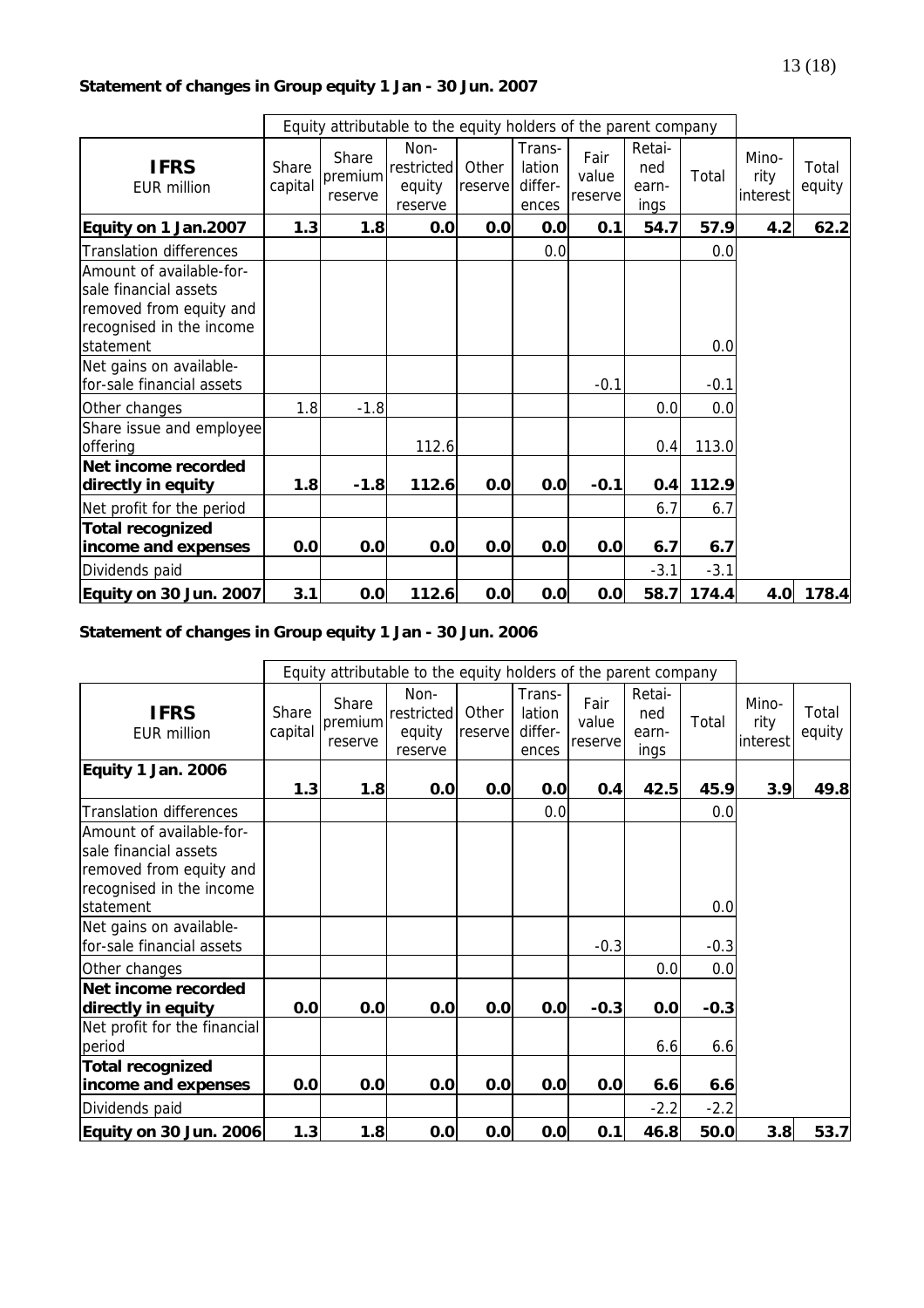| <b>Consolidated cash flow statement</b>                  | <b>IFRS</b> | <b>IFRS</b> | <b>IFRS</b> |
|----------------------------------------------------------|-------------|-------------|-------------|
| <b>EUR million</b>                                       | $1-6/2007$  | $1-6/2006$  | 2006        |
| Cash flows from operating activities                     |             |             |             |
| Net profit for the financial year                        | 6.6         | 7.0         | 14.5        |
| Adjustments:                                             |             |             |             |
| Depreciation                                             | 0.9         | 0.9         | 2.0         |
| Non-cash transactions                                    | 0.3         | $-0.2$      | 0.7         |
| Financial income and expenses                            | 1.4         | 2.4         | 4.0         |
| Capital gains on sales of tangible and intangible assets | $-0.1$      | $-0.2$      | $-0.4$      |
| Income taxes                                             | 2.4         | 2.5         | 5.4         |
|                                                          | 4.7         | 5.3         | 11.7        |
| Changes in working capital:                              |             |             |             |
| Change in loan receivables                               | $-1.3$      | 15.7        | 21.6        |
| Change in trade and other receivables                    | $-11.4$     | 33.0        | 30.3        |
| Change in inventories                                    | $-46.1$     | 19.7        | $-33.9$     |
| Change in trade and other liabilities                    | 18.2        | 2.2         | 11.0        |
| Change in provisions                                     | 0.3         | 1.0         | 3.0         |
|                                                          | $-40.3$     | 71.5        | 32.0        |
| Interest paid                                            | $-2.3$      | $-5.1$      | $-8.1$      |
| Interest received                                        | 0.9         | 7.1         | 8.1         |
| Taxes paid                                               | $-2.9$      | $-5.8$      | $-9.6$      |
| Net cash flow from operating activities                  | $-33.3$     | 80.0        | 48.5        |
| Cash flow from investing activities                      |             |             |             |
| Property, plant and equipment                            | $-1.9$      | $-0.5$      | $-1.6$      |
| Intangible assets                                        | $-0.1$      | $-0.1$      | $-0.6$      |
| Other financial assets                                   | $-0.1$      | 0.0         | $-1.0$      |
| Sale of property, plant and equipment and intangible     |             |             |             |
| assets                                                   | 0.7         | 0.2         | 2.3         |
| Sale of investments                                      | 0.3         | 0.0         | 0.0         |
| Net cash used in investing activities                    | $-1.2$      | $-0.3$      | $-0.9$      |
| Cash flows from financing activities                     |             |             |             |
| Proceeds from share issue                                | 112.6       | 0.0         | 0.0         |
| Proceeds from long-term loans                            | 2.8         | 4.8         | 6.3         |
| Repayments of long-term loans                            | $-2.5$      | $-62.8$     | $-62.8$     |
| Change in housing corporation loans                      | 5.6         | 13.7        | $-0.5$      |
| Change in short-term loans                               | $-25.5$     | $-30.2$     | 3.1         |
| Dividends paid                                           | $-3.1$      | $-2.2$      | $-2.2$      |
| Net cash from financing activities                       | 89.9        | $-76.7$     | $-56.2$     |
| Net change in cash and cash equivalents                  | 55.5        | 3.0         | $-8.6$      |
| Cash and cash equivalents at the beginning of period     | 14.9        | 23.5        | 23.5        |
| Cash and cash equivalents at the end of period           | 70.3        | 26.5        | 14.9        |

| <b>Inventories</b>                                | <b>IFRS</b> | <b>IFRS</b> | change, | <b>IFRS</b> |
|---------------------------------------------------|-------------|-------------|---------|-------------|
| EUR million                                       | 6/2007      | 6/2006      | %       | 2006        |
| Raw materials and consumables                     | 0.0         | 0.0         |         | 0.3         |
| Work in progress                                  | 70.2        | 37.7        | 86.1    | 51.8        |
| Land areas and plot-owning companies              | 68.7        | 25.2        | 172.8   | 46.8        |
| Shares in completed housing corporations and real |             |             |         |             |
| estate companies                                  | 21.6        | 5.1         | 321.5   | 14.8        |
| Advance payments                                  | 12.3        | 5.3         | 133.0   | 13.5        |
| Other inventories                                 | 7.7         | 7.7         | 0.8     | 7.4         |
| Inventories, total                                | 180.6       | 81.0        | 123.0   | 134.5       |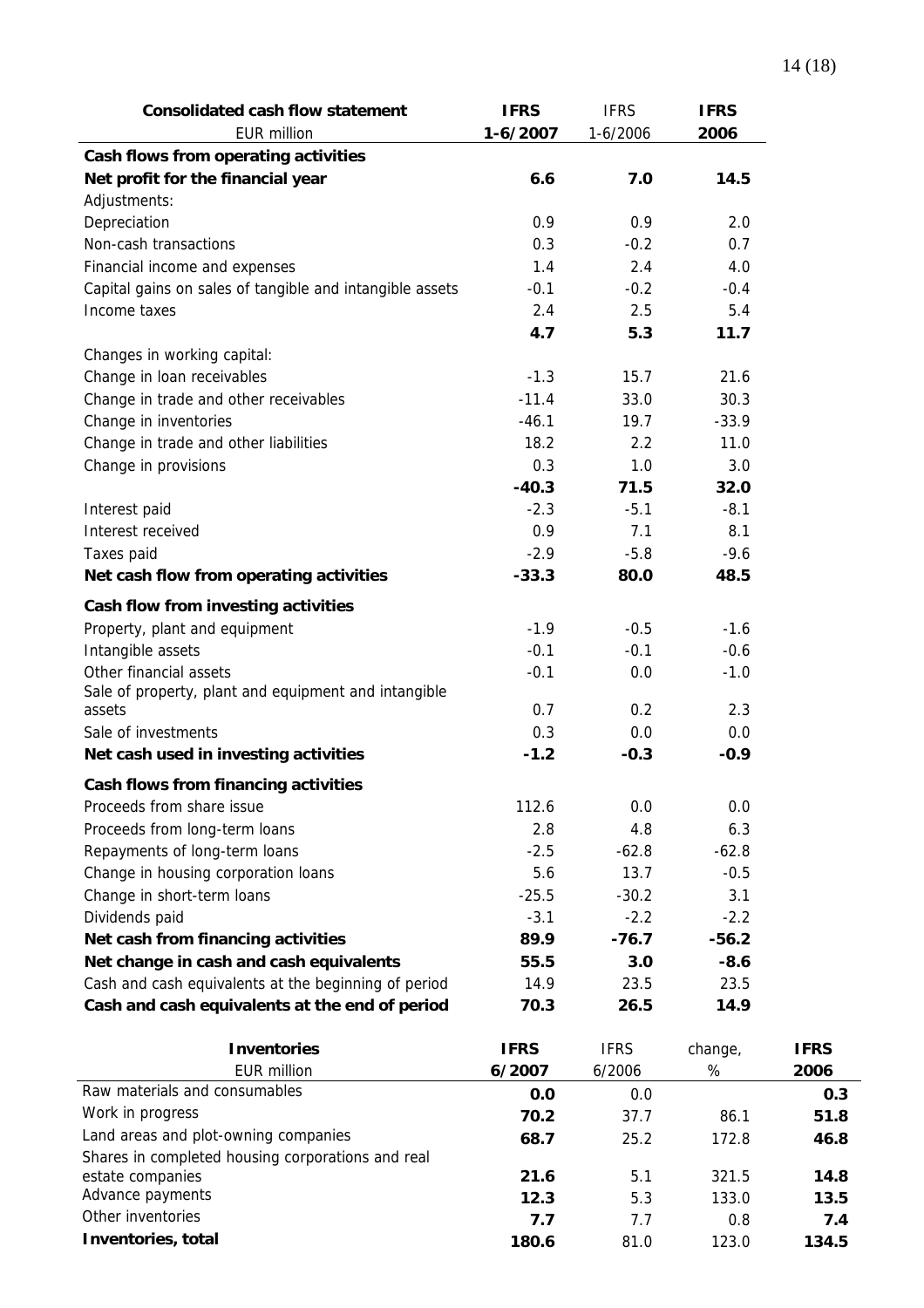| <b>Commitments and Contingent Liabilities</b><br>EUR million | IFRS<br>6/2007 | <b>IFRS</b><br>6/2006 | change,<br>% | <b>IFRS</b><br>2006 |
|--------------------------------------------------------------|----------------|-----------------------|--------------|---------------------|
| Collateral given for own liabilities                         |                |                       |              |                     |
| Corporate mortgages given                                    | 0.0            | 0.0                   |              | 0.0                 |
| Real estate mortgages given                                  | 61.3           | 61.4                  | $-0.2$       | 87.4                |
| Pledges given                                                | 11.0           | 5.9                   | 86.7         | 10.8                |
| Other commitments                                            |                |                       |              |                     |
| Guarantees given on liabilities on uncompleted projects      | 71.0           | 0.0                   |              | 48.0                |
| Investment commitments given                                 | 6.4            | 3.8                   | 67.3         | 3.8                 |

| Fair and nominal value of<br>derivative instruments |                                   | <b>IFRS</b><br>6/2007 |          | <b>IFRS</b><br>6./006 |          | <b>IFRS</b><br>2006 |
|-----------------------------------------------------|-----------------------------------|-----------------------|----------|-----------------------|----------|---------------------|
| EUR million                                         | <b>Fair Values</b><br>Fair Values |                       |          |                       |          | <b>Fair Values</b>  |
|                                                     | Positive                          | Negative              | Positive | Negative              | Positive | <b>Negative</b>     |
| Hedge accounting not applied                        |                                   |                       |          |                       |          |                     |
| Foreign exchange forward contracts                  | 0,0                               | O, O                  | 0,0      | 0,0                   |          | 0,0                 |
|                                                     |                                   | <b>IFRS</b>           |          | <b>IFRS</b>           |          | <b>IFRS</b>         |
|                                                     |                                   | 6/2007                |          | 6/2006                |          | 2006                |
| Nominal values of derivative                        |                                   |                       |          |                       |          |                     |
| <b>instruments</b>                                  |                                   | 9.3                   |          | 0.0                   |          | 7.6                 |
| Foreign exchange forward contracts                  |                                   |                       |          |                       |          |                     |

The fair values of foreign exchange contracts are based on market prices at the end of the reporting period. Open foreign exchange forward contracts are hedging the financing cash flow.

## **2. Segment information**

| Revenue                         | <b>IFRS</b> | <b>IFRS</b> | change,     | change, | <b>IFRS</b> | <b>IFRS</b> | <b>IFRS</b> |
|---------------------------------|-------------|-------------|-------------|---------|-------------|-------------|-------------|
| EUR million                     | 1-6/2007    | 1-6/2006    | <b>MEUR</b> | %       | 4-6/2007    | 4-6/2006    | 2006        |
| <b>Business Premises</b>        | 151.6       | 157.0       | $-5.4$      | $-3.5$  | 82.2        | 119.2       | 297.0       |
| Housing                         | 84.0        | 59.2        | 24.8        | 42.0    | 43.9        | 35.9        | 138.1       |
| <b>International Operations</b> | 25.9        | 18.5        | 7.4         | 40.0    | 14.0        | 12.7        | 44.6        |
| <b>Other Operations</b>         | 6.0         | 3.3         | 2.6         | 78.9    | 4.0         | 1.8         | 6.0         |
| Eliminations                    | $-6.1$      | $-9.6$      | 3.5         |         | $-4.2$      | $-4.6$      | $-6.2$      |
| Group total                     | 261.3       | 228.5       | 32.9        | 14.4    | 140.0       | 165.0       | 479.5       |

| <b>Operating profit</b>         | <b>IFRS</b> | <b>IFRS</b> | change,     | change,  | <b>IFRS</b>  | <b>IFRS</b> | <b>IFRS</b> |
|---------------------------------|-------------|-------------|-------------|----------|--------------|-------------|-------------|
| EUR million                     | 1-6/2007    | $1-6/2006$  | <b>MEUR</b> | %        | $4 - 6/2007$ | 4-6/2006    | 2006        |
| <b>Business Premises</b>        | 6.5         | 13.7        | $-7.2$      | $-52.5$  | 3.6          | 21.9        | 25.0        |
| Housing                         | 4.8         | 0.1         | 4.7         |          | 2.9          | 0.9         | 5.1         |
| <b>International Operations</b> | 0.9         | $-2.2$      | 3.1         |          | 1.8          | $-1.6$      | $-3.6$      |
| <b>Other Operations</b>         | $-1.5$      | $-1.9$      | 0.4         |          | $-1.1$       | $-1.1$      | $-4.4$      |
| Eliminations                    | $-0.4$      | 2.2         | $-2.5$      | $-117.5$ | $-0.4$       | 2.9         | 2.5         |
| Group total                     | 10.3        | 11.9        | $-1.5$      | $-12.8$  | 6.8          | 23.1        | 24.6        |

| <b>Operating profit</b>         | <b>IFRS</b> | <b>IFRS</b> | <b>IFRS</b> | <b>IFRS</b>  | <b>IFRS</b> |
|---------------------------------|-------------|-------------|-------------|--------------|-------------|
| %                               | 1-6/2007    | 1-6/2006    | 4-6/2007    | $4 - 6/2006$ | 2006        |
| <b>Business Premises</b>        | 4.3         | 8.7         | 4.4         | 18.4         | 8.4         |
| Housing                         | 5.7         | 0.2         | 6.5         | 2.6          | 3.7         |
| <b>International Operations</b> | 3.3         | $-12.0$     | 12.7        | $-12.3$      | $-8.0$      |
| Group total                     | 4.0         | 5.2         | 4.8         | 14.0         | 5.1         |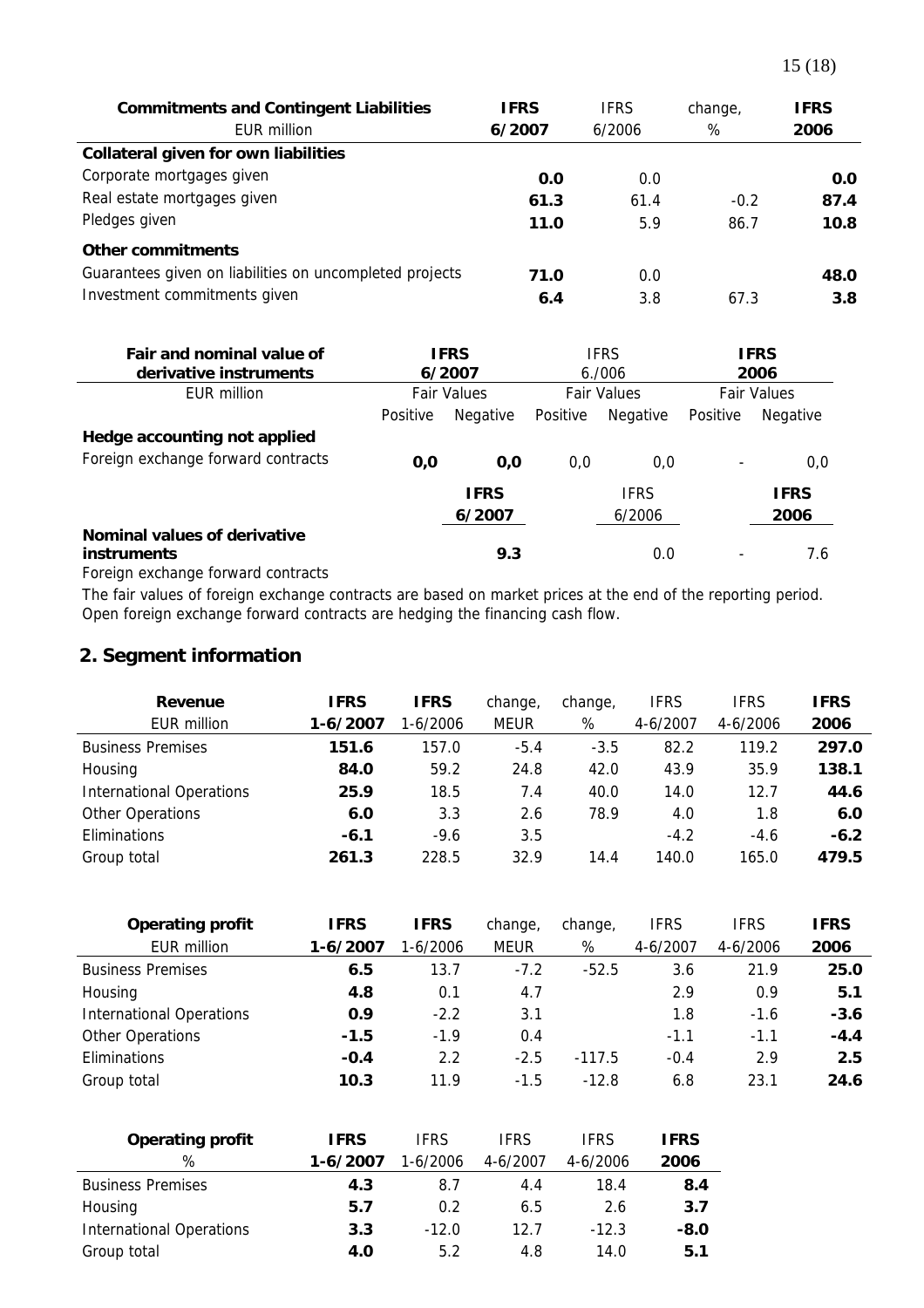| <b>Assets</b>                      | <b>IFRS</b> | <b>IFRS</b> | change,     | change, | <b>IFRS</b> |
|------------------------------------|-------------|-------------|-------------|---------|-------------|
| EUR million                        | 6/2007      | 6/2006      | <b>MEUR</b> | %       | 2006        |
| <b>Business Premises</b>           | 125.1       | 84.7        | 40.5        | 47.8    | 111.9       |
| Housing                            | 88.2        | 59.5        | 28.7        | 48.2    | 74.2        |
| <b>International Operations</b>    | 74.0        | 61.6        | 12.5        | 20.2    | 65.6        |
| Other Operations                   | 154.3       | 48.3        | 106.1       | 219.8   | 71.7        |
| Eliminations and other adjustments | $-91.6$     | $-55.9$     | $-35.6$     |         | $-92.0$     |
| Group total                        | 350.1       | 198.0       | 152.1       | 76.8    | 231.4       |

| <b>Liabilities</b>                 | <b>IFRS</b> | <b>IFRS</b> | change, | change, | <b>IFRS</b> |
|------------------------------------|-------------|-------------|---------|---------|-------------|
| EUR million                        | 6/2007      | 6/2006      | MEUR    | %       | 2006        |
| <b>Business Premises</b>           | 104.9       | 45.8        | 59.1    | 129.0   | 72.2        |
| Housing                            | 72.9        | 43.8        | 29.1    | 66.5    | 61.0        |
| <b>International Operations</b>    | 62.5        | 50.1        | 12.4    | 24.7    | 54.3        |
| <b>Other Operations</b>            | 23.8        | 39.5        | $-15.7$ | $-39.6$ | 45.1        |
| Eliminations and other adjustments | $-92.5$     | $-34.9$     | $-57.5$ |         | $-63.3$     |
| Group total                        | 171.7       | 144.3       | 27.4    | 19.0    | 169.3       |

| <b>Invested capital</b>           | <b>IFRS</b> | <b>IFRS</b> | change, | change, | <b>IFRS</b> |
|-----------------------------------|-------------|-------------|---------|---------|-------------|
| EUR million                       | 6/2007      | 6/2006      | MEUR    | %       | 2006        |
| <b>Business Premises</b>          | 60.7        | 35.6        | 25.1    | 70.6    | 37.9        |
| Housing                           | 60.6        | 27.3        | 33.3    | 122.1   | 35.6        |
| <b>International Operations</b>   | 58.6        | 46.4        | 12.2    | 26.2    | 33.0        |
| Other Operations and eliminations | 58.5        | 2.6         | 55.9    |         | 35.1        |
| Group total                       | 238.3       | 111.9       | 126.5   | 113.1   | 141.7       |

| <b>Return on investment</b>     | <b>IFRS</b> | <b>IFRS</b> | <b>IFRS</b> |
|---------------------------------|-------------|-------------|-------------|
| '%)                             | 1-6/2007    | $1-6/2006$  | 2006        |
| <b>Business Premises</b>        | 29.2        | 44.2        | 60.3        |
| Housing                         | 18.0        | 14          | 16.5        |
| <b>International Operations</b> | 4.O         | $-7.1$      | $-7.8$      |
| Group total                     | 11.6        | 16.8        | 15.9        |

| Order backlog                   | <b>IFRS</b> | <b>IFRS</b> | change, | change, | <b>IFRS</b> |
|---------------------------------|-------------|-------------|---------|---------|-------------|
| EUR million                     | 6/2007      | 6/2006      | MEUR    | %       | 2006        |
| <b>Business Premises</b>        | 323.4       | 135.9       | 187.5   | 137.9   | 287.7       |
| Housing                         | 129.7       | 147.9       | $-18.2$ | $-12.3$ | 154.4       |
| <b>International Operations</b> | 64.4        | 23.5        | 40.8    | 173.3   | 11.6        |
| Group total                     | 517.4       | 307.3       | 210.1   | 68.4    | 453.7       |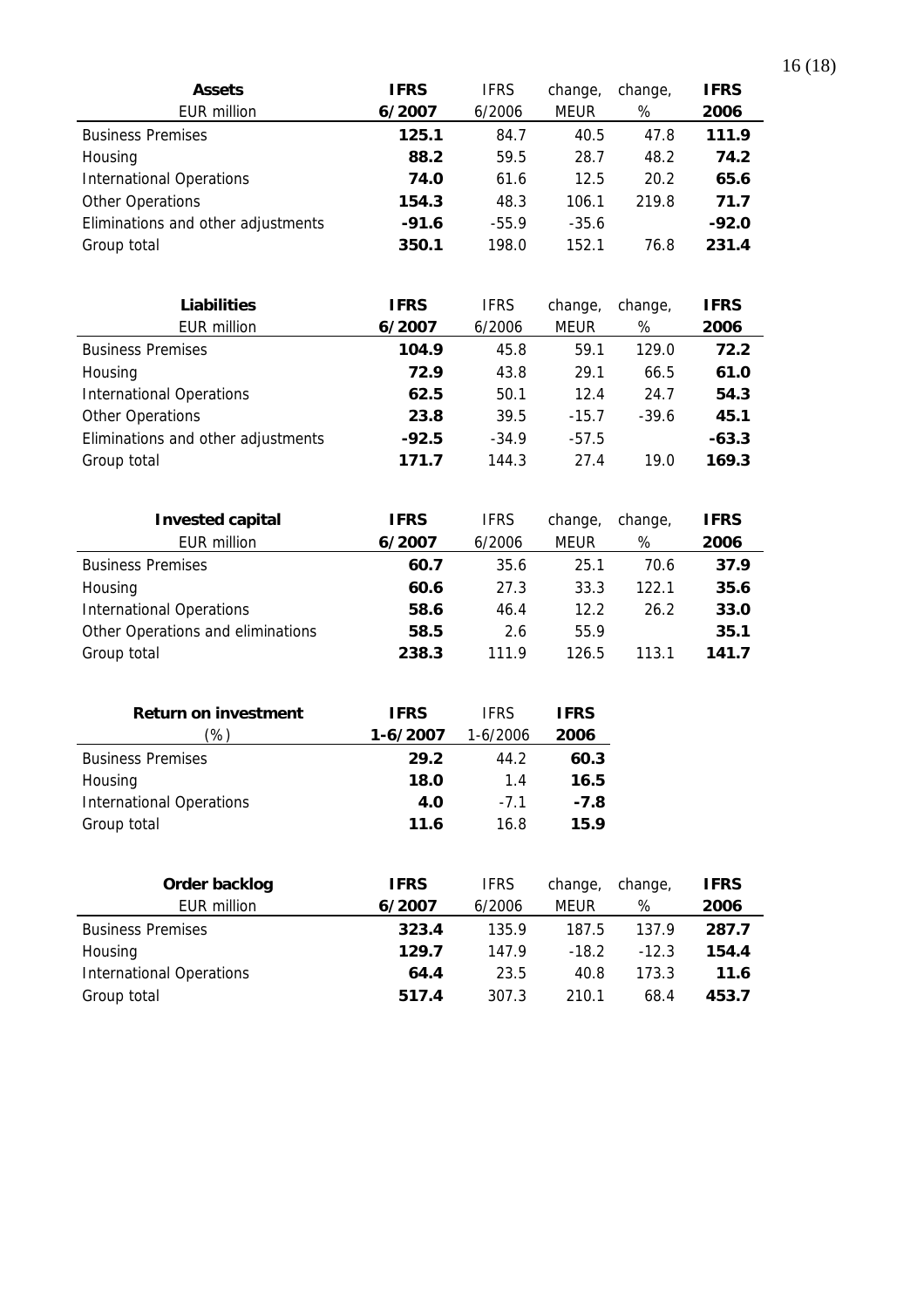| <b>Business Premises</b>          | <b>IFRS</b> | <b>IFRS</b> | change, | change, | <b>IFRS</b> |
|-----------------------------------|-------------|-------------|---------|---------|-------------|
| <b>EUR million</b>                | 1-6/2007    | 1-6/2006    | MEUR    | %       | 2006        |
| Revenue                           | 151.6       | 157.0       | $-5.4$  | $-3.5$  | 297.0       |
| <b>Operating profit</b>           | 6.5         | 13.7        | $-7.2$  | $-52.5$ | 25.0        |
| Segment's assets                  |             |             |         |         |             |
| Non-current assets                | 0.8         | 1.5         | $-0.8$  | $-50.3$ | 0.7         |
| Current assets                    | 124.4       | 83.1        | 41.3    | 49.6    | 111.2       |
| <b>Total assets</b>               | 125.1       | 84.7        | 40.5    | 47.8    | 111.9       |
| <b>Segment's liabilities</b>      |             |             |         |         |             |
| Non-current liabilities           | 12.7        | 11.7        | 1.0     | 8.5     | 14.0        |
| Current liabilities               | 92.2        | 34.1        | 58.1    | 170.5   | 58.1        |
| <b>Total liabilities</b>          | 104.9       | 45.8        | 59.1    | 129.0   | 72.2        |
| Invested capital at end of period | 60.7        | 35.6        | 25.1    | 70.6    | 37.9        |
| Return on investment, % 1)        | 29.2        | 44.2        |         |         | 60.3        |
| Order backlog at end of period    | 323.4       | 135.9       | 187.5   | 137.9   | 287.7       |

| <b>Housing</b>                    | <b>IFRS</b> | <b>IFRS</b> | change,     | change, | <b>IFRS</b> |
|-----------------------------------|-------------|-------------|-------------|---------|-------------|
| <b>EUR million</b>                | 1-6/2007    | 1-6/2006    | <b>MEUR</b> | %       | 2006        |
| Revenue                           | 84.0        | 59.2        | 24.8        | 42.0    | 138.1       |
| <b>Operating profit</b>           | 4.8         | 0.1         | 4.7         |         | 5.1         |
| Segment's assets                  |             |             |             |         |             |
| Non-current assets                | 1.0         | 0.8         | 0.2         | 25.5    | 1.1         |
| Current assets                    | 87.1        | 58.7        | 28.5        | 48.5    | 73.1        |
| <b>Total assets</b>               | 88.2        | 59.5        | 28.7        | 48.2    | 74.2        |
| <b>Segment's liabilities</b>      |             |             |             |         |             |
| Non-current liabilities           | 25.6        | 17.1        | 8.5         | 50.0    | 25.5        |
| Current liabilities               | 47.3        | 26.7        | 20.6        | 77.1    | 35.5        |
| <b>Total liabilities</b>          | 72.9        | 43.8        | 29.1        | 66.5    | 61.0        |
| Invested capital at end of period | 60.6        | 27.3        | 33.3        | 122.1   | 35.6        |
| Return on investment, % 1)        | 18.0        | 1.4         |             |         | 16.5        |
| Order backlog at end of period    | 129.7       | 147.9       | $-18.2$     | $-12.3$ | 154.4       |